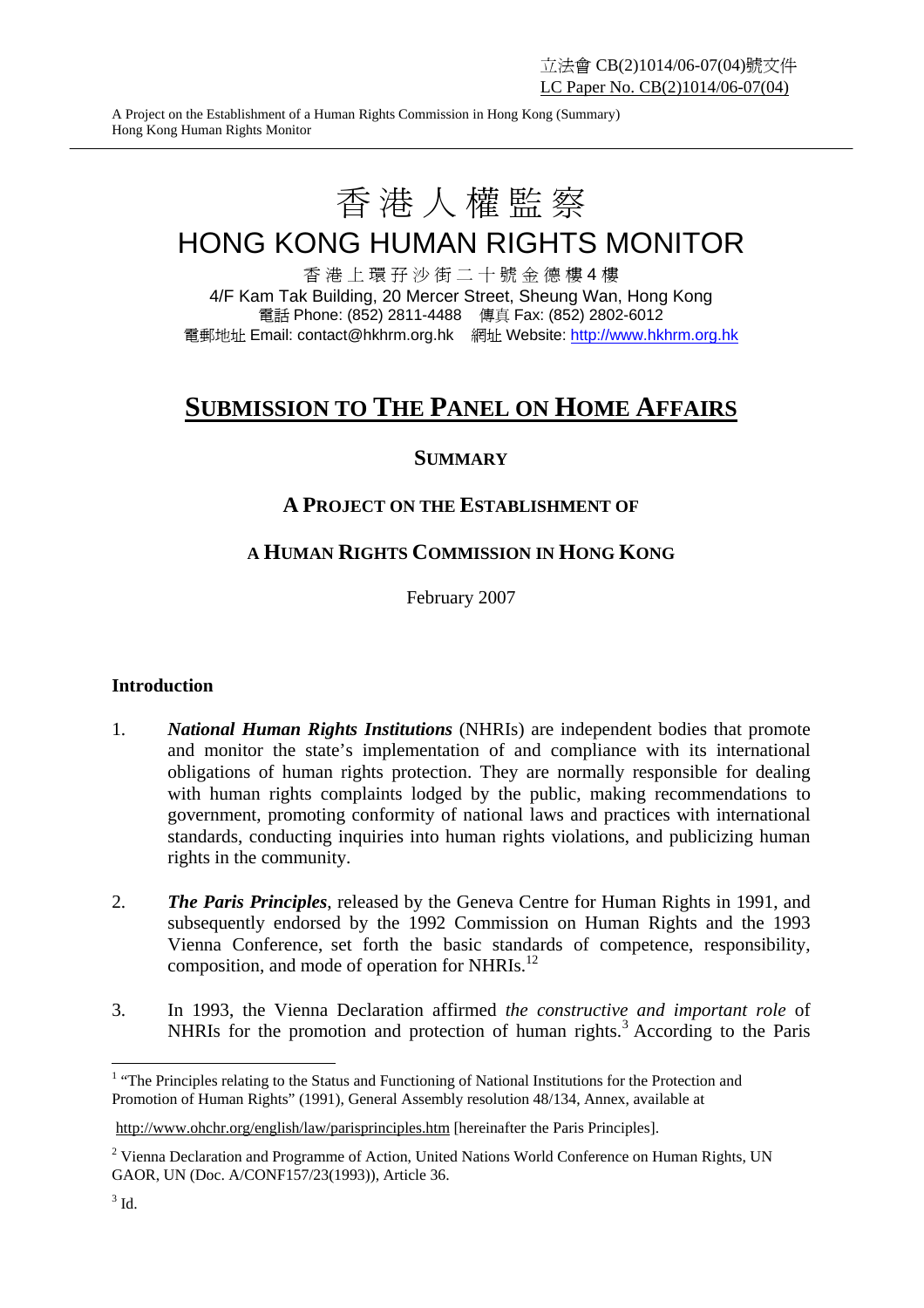Principles No.3, a NHRI serves an important function in enforcing and promoting human rights protection by:

- (a) Advising the Government, Parliament and any other competent body on the compatibility of any (i) legislative or administrative provisions; (ii) public policy with international human rights treaties; and (iii) the preparation of reports on human rights issues;
- (b) Ensuring effective implementation of international human rights instruments signed by the state;
- (c) Encouraging ratification of international human rights treaties and their implementation;
- (d) Contributing to the State's reports to UN bodies;
- (e) Cooperating with the UN, and the regional and national human rights institutions of other countries;
- (f) Assisting in the formulation of human rights education and research programmes;
- (g) Publicizing human rights and increasing public awareness of human rights and efforts to combat all discrimination.
- 4. The objectives of this report are:
	- (a) To examine the effectiveness of the existing framework of human rights promotion and protection in Hong Kong;
	- (b) To inform the Legislative Council, the Government, and the public about the functions of NHRIs and the international standards, *inter alia*, the Paris Principles adopted by the United Nations, to assess the effectiveness of NHRIs;
	- (c) To generate public discussion about the loopholes of and possible improvements to the existing framework.
- 5. The Structure of the Report:
	- (a) Chapter I: the justifications of the imminent need for the establishment of a Human Rights Commission in Hong Kong (HKHRC)
	- (b) Chapter II: the appropriate functions and corresponding powers of the **HKHRC**
	- (c) Chapter III: enhancement of the effectiveness and efficiency of the HKHRC
	- (d) Chapter IV: the best framework for human rights protection in the context of Hong Kong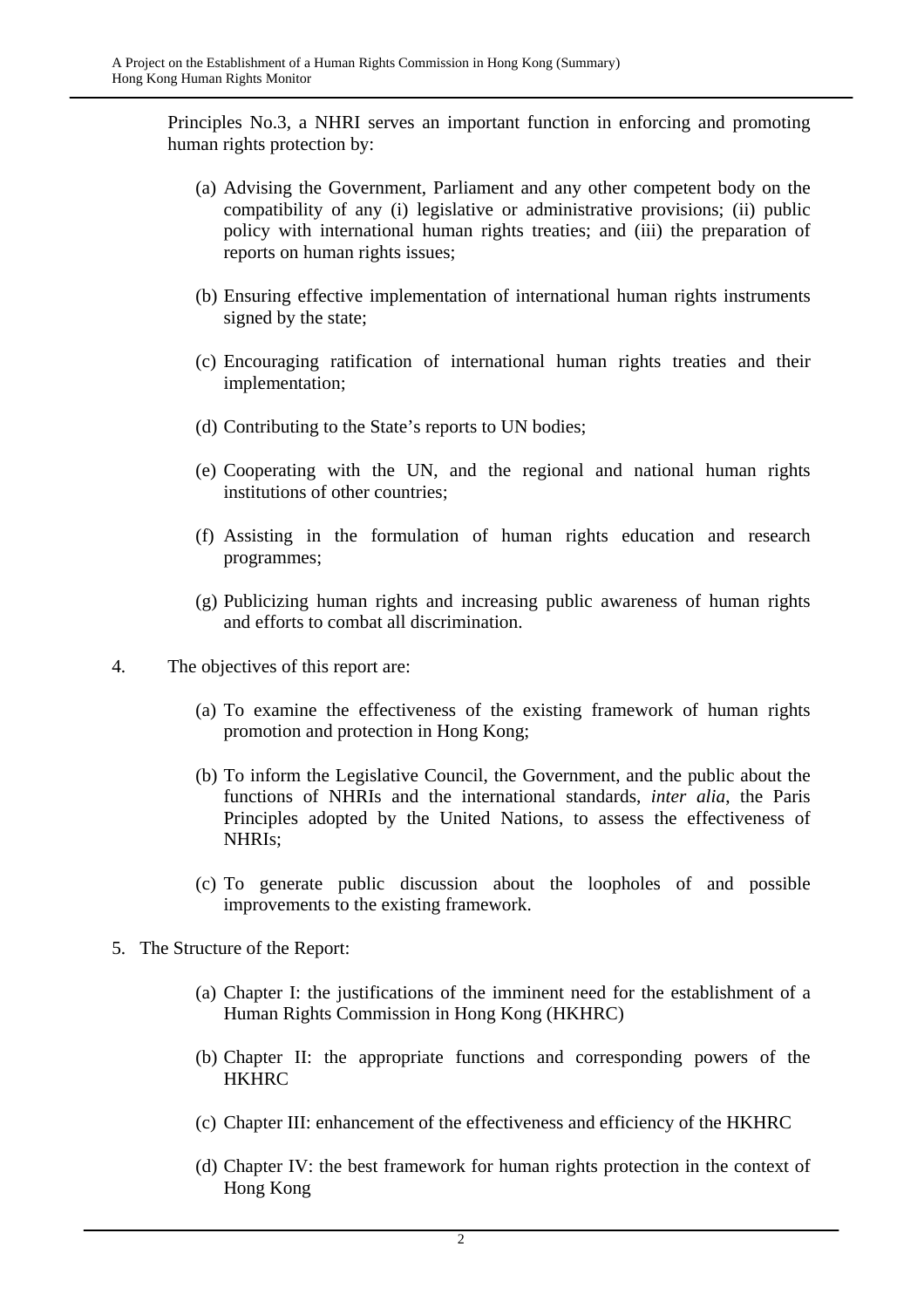- (e) Chapter V: internal structure and division of work of the HKHRC
- (f) Chapter VI: the alternatives to the establishment of the HKHRC
- 6. The debate on the establishment of a human rights commission first appeared during the legislation of the Bills of Rights Ordinance (BORO) in early 1990s. During the following decade, some legislators and various NGOs urged for the establishment of a human rights commission several times but to no avail. UN human rights treaty bodies have also repeatedly urged the Government to set up a human rights commission. Instead, the Government created the Equal Opportunities Commission (EOC) to mediate discrimination, but only on limited grounds. The Government has not agreed to set up a commission so far.
- 7. Significant events in the debate on the establishment of a human rights commission and its substitute body, the EOC, are summarized in the Appendix.

#### **Chapter I: The Case for a Human Rights Commission in Hong Kong**

8. According to the HKSAR Government, the implementation of international human rights treaties in Hong Kong are currently monitored through the United Nations reporting process, legislative actions, judicial reviews, and various specialized bodies including the Equal Opportunities Commission (EOC), the Office of the Privacy Commissioner for Personal Data (PCO), the Ombudsman and the Complaints Against Police Office (CAPO).<sup>4</sup>

#### 9. *United Nations reporting process*

- (a) The UN subcommittee hearings, which take place every 5 years with parttime commissioners, are inadequate. These hearings cannot ensure the full implementation of international human treaties, and not all human rights violations are of a magnitude that attracts international attention.
- (b) As Dr. Ramcharan, the UN Deputy High Commissioner for Human Rights, states, "the UN and the international community are there to bring the states of the world and the international human rights movement together, but they will never replace protection within countries".<sup>5</sup>

#### 10. *The Legislative Actions*

- (a) The Legislative Council conducts an examination of the compatibility of a bill on table with the BORO during the first and second debates of the bill. But this examination is dictated by political considerations, and human rights have not been given the weight they deserve.
- (b) Responding to the continuous calls for enhancing human rights protection, the Panel of Home Affairs of the Legislative Council once discussed whether a

 $\overline{a}$ <sup>4</sup> Legislative Council, "Implementation of International Human Rights Treaties: Monitoring Mechanisms," LegCo paper No. CB(2)1957/02-03(03).

<sup>&</sup>lt;sup>5</sup> Dr. Bertrand Ramcharan, "For effective national protection systems, Statement on the International Launch of Article 2*,*" *Asian Legal Resource Centre (ed.)*, (April 2002) Vol. 1, No. 2 at 9.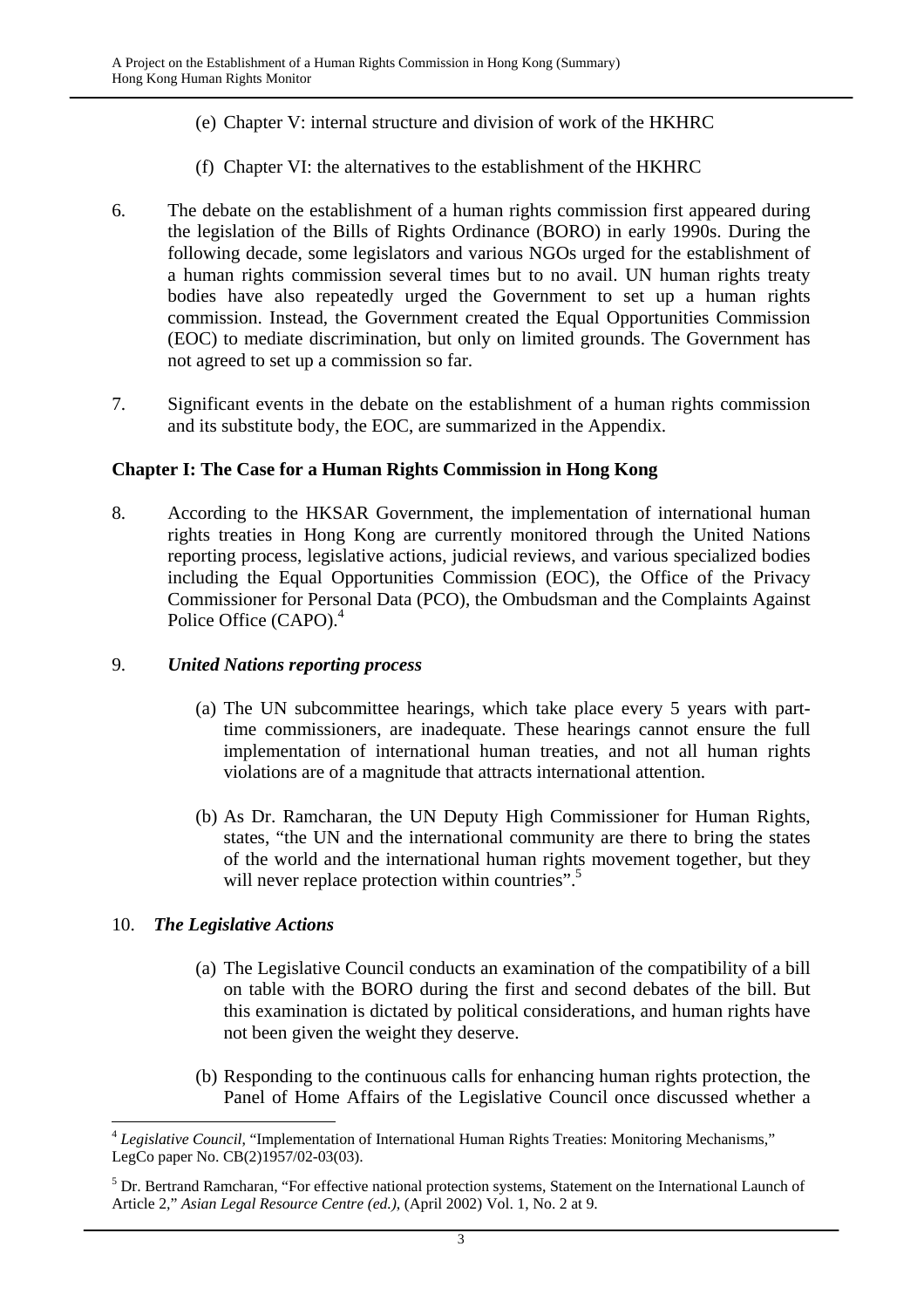working group mandated to regularly assess the Government's progress in implementing recommendations of the UN committees should be set up. This suggestion was rejected in the Panel's meeting in May 2003.<sup>6</sup>

#### 11. *The Independence of Judiciary*

*Ng Ka Ling v. Director of Immigration*  $^7$  is the first case that referred to the NPCSC for re-interpretation of the Basic Law after the CFA had handed down its judgment. The HKSAR Government's assertion that the Standing Committee has the power to interpret the Basic Law without, before, during or after a court case severely threatens the rule of law in Hong Kong.

(a) Litigation involves substantial amount of legal cost and delay which is unaffordable to ordinary citizens. As such, most victims of human rights violation will leave their complaints private.

#### 12. *The Array of Specialized Bodies*

- (a) According to the Paris Principles, NHRIs shall be independent<sup>8</sup> and given "as broad a mandate as possible."<sup>9</sup>
- (b) It is submitted that the specialized bodies currently in force in Hong Kong cannot provide complete protection of the human rights enshrined under the Basic Law, the ICCPR and the ICESCR. Moreover, the independence and pluralism of these government watchdogs have been called into question by ? . Do you need the previous sentence? The existing institutional framework cannot satisfy the requirements of the Paris Principles.
- (c) In sum, the jurisdictional restrictions and defects in the appointment system have severely hampered the effectiveness of the specialized bodies in the promotion and protection in human rights.

#### 13. **The Equal Opportunities Commission (EOC):**

- (a) Limited jurisdiction: The EOC can only enforce the Sex Discrimination Ordinance (Cap 480), the Disability Discrimination Ordinance (Cap 487), the Family Status Discrimination Ordinance (Cap 527), and the forthcoming Racial Discrimination Ordinance.
- (b) Appointment scandals: Whether the degree of independence of existing specialized commissions in Hong Kong complies with the Paris Principles is questionable. The government's refusal to reappoint Ms. Anna Wu, who was perceived as an assertive figure in promoting equality, for a second three-year term in 2003 has been widely regarded as an attempt to play down the

 6 Background brief prepared by Legislative Council Secretariat" at 5.

<sup>7</sup> *Ng Ka Ling v. Director of Immigration* [1999] 1 HKLRD 577.

<sup>8</sup> Id, Article C.

 $9^9$  The Paris Principles, Article A(2).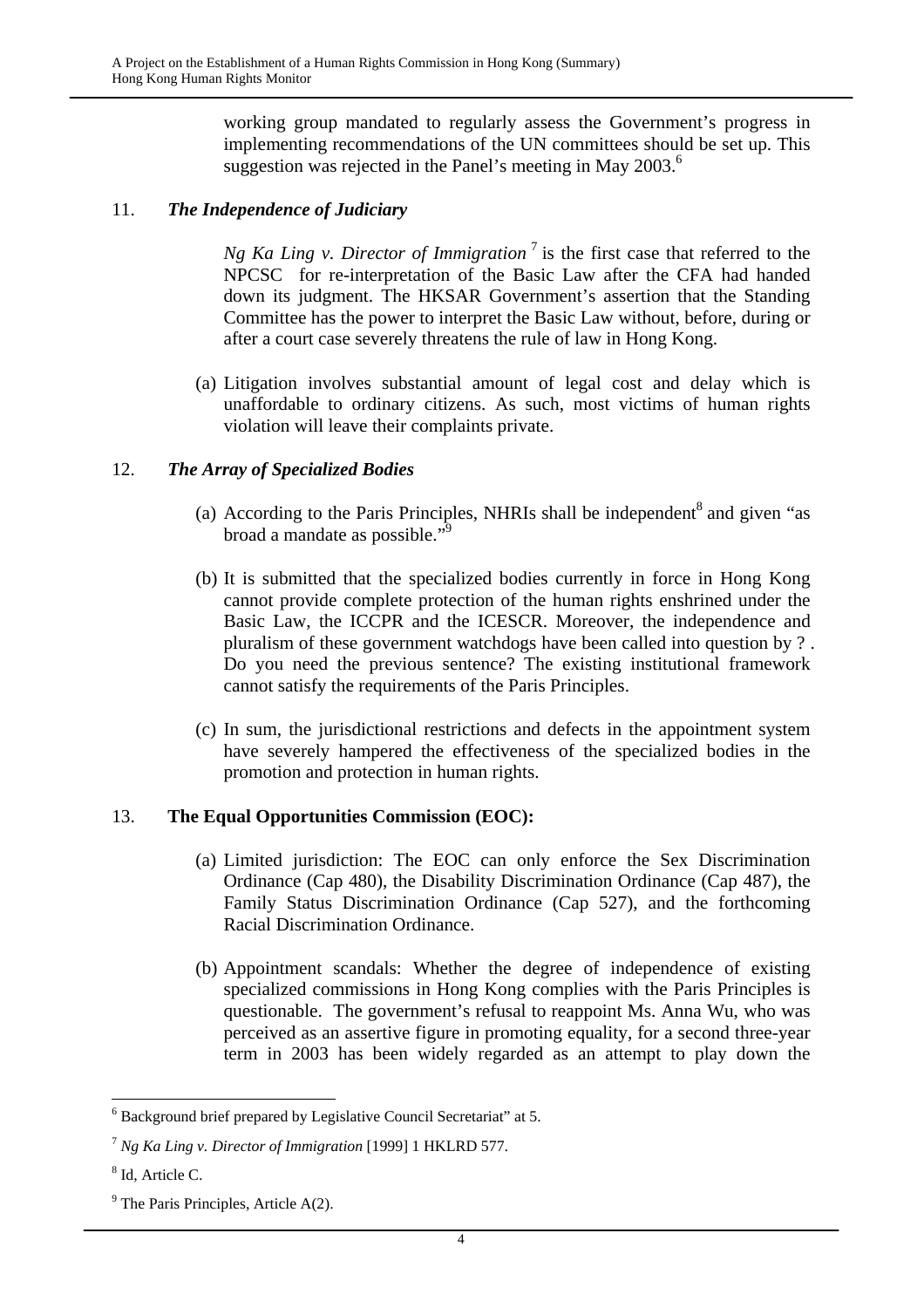activism of the EOC.10 It was suspected that the relationship between the Government and Anna Wu spoiled as a result of the EOC's remarkable success in the litigation against the Education Department on the issue whether the allocation system of secondary school was discriminatory to girls.11 Instead of Ms. Anna Wu, the Government later appointed Mr. Michael Wong, a retired judge from the Court of Appeal as the Commissioner despite his lack of experience in the equality issues.

(c) The subsequent scandals have attracted widespread criticism of deliberate Government undermining of EOC's independence and of the policy of only appointing persons who are closely linked to the Government.<sup>12</sup>

#### 14. **The Office of the Ombudsman**

- (a) Limited jurisdiction: The Ombudsman in Hong Kong is primarily mandated to handle cases of poor or improper administration in the bureaus, department, and non-departmental public bodies specified in Schedule 1 of the Ombudsman Ordinance (Cap 397). 13 Conventionally, pure government's policies *per se* are outside the Ombudsman's jurisdiction. The Ombudsmen, Ms. Alice Tai Yuen Ying, claims that her Office makes comments and offers suggestions if the policies under investigation are considered to be outdated or inequitable.14 Nevertheless, no institution guarantees that the Ombudsmen must take international human rights treaties into consideration. That policy thereby varies with different Ombudsmen. Most importantly, unless after substantial reforms, the function of the Ombudsman is not for review government policy from a human rights perspective.
- (b) The protection of the independence of Ombudsmen was called into question after non-reappointment of Mr. Andrew So in 1998. Mr. Andrew So, who had actively pursued a human rights perspective and had publicly expressed his wish to remain in office, was not renewed as the Ombudsman despite considerable public support for his renewal. It was widely reported that the Government was unhappy with Mr. So's vigorous investigation into government maladministration and his attempts to expand the Ombudsman into a broad-based human rights body.15

#### 15. **The Office of the Privacy Commissioner for Personal Data (PCO)**

<sup>&</sup>lt;sup>10</sup> Carole. J. Petersen, "The Paris Principles and Human Rights Institutions: Is Hong Kong Slipping Further Away from the Mark?" (2003) 33 *Hong Kong Law Journal* 513 at 516-7.

<sup>&</sup>lt;sup>11</sup> *Equal Opportunities Commission v Director of Education* [2001] 3 HKLRD 690.

 $12$  Ravina Shamdasani, "Watchdog faces pressure to resign: Firing breached human rights treaties, says academic", *South China Morning Post* (24 Oct 2003), C3.

<sup>&</sup>lt;sup>13</sup> Ombudsman Ordinance, Section  $7(1)(a)$ .

<sup>&</sup>lt;sup>14</sup> Alice Tai Yuen Ying, "Letter to Hong Kong Human Rights Monitor" (OMB/CR/31\_V, 9 January 2007), at 1.

<sup>15</sup> Gren Manuel, "A New Watchdog in the Jungle," *South China Morning Post* (27 December 1998).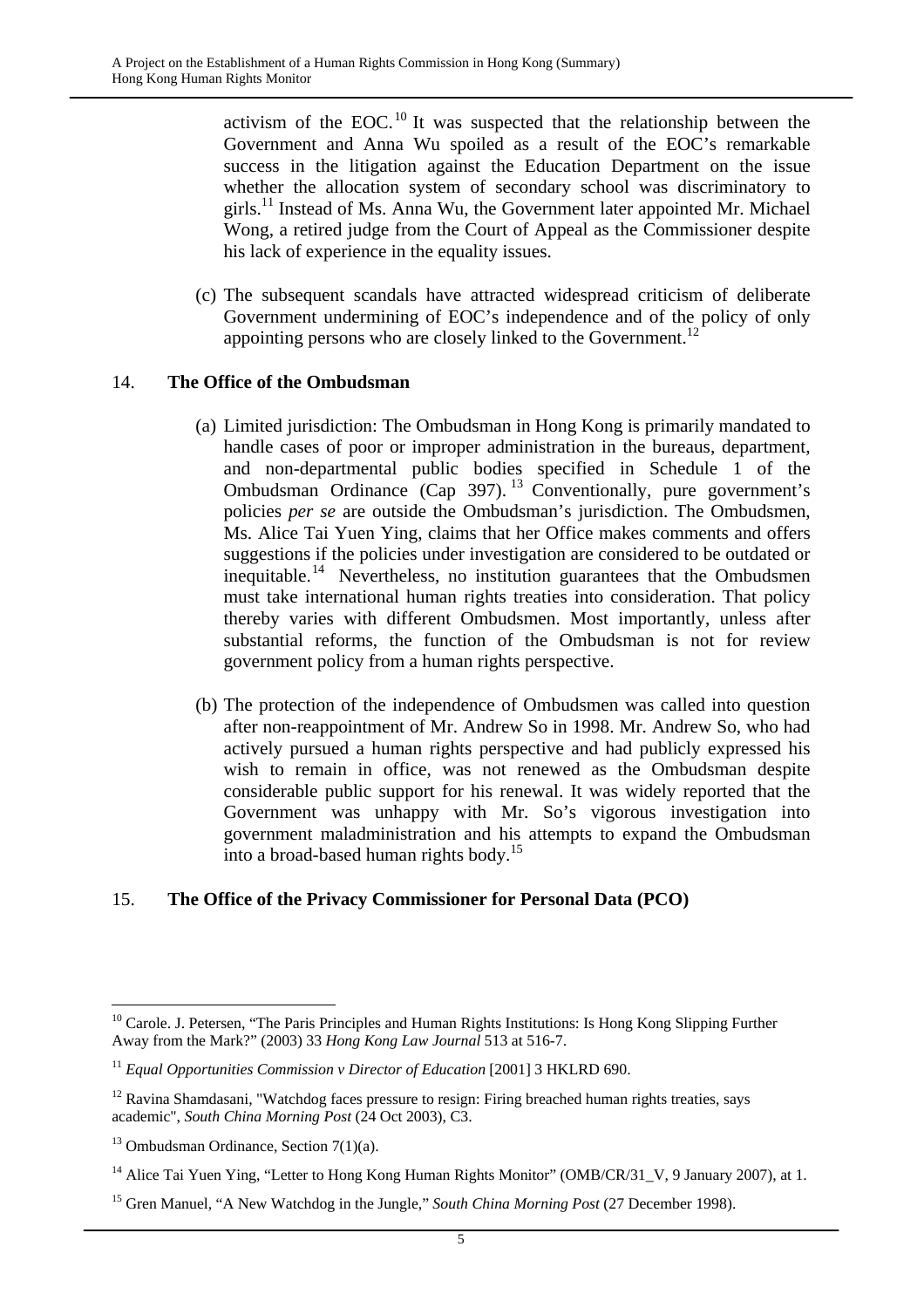- (a) Limited jurisdiction: The mandate of the PCO is severely limited by the Personal Data (Privacy) Ordinance (Cap 486).<sup>16</sup> It does not provide any conciliation measures, legal advice or legal aid. Nor does it have powers to bring legal proceedings.
- (b) The recent leakage of the complainants' personal information via the Internet by the IPCC showed that the PCO is not effective in improving the data protection function of the Government, public bodies, or the civil services in cyber space.
- (c) Budgetary constraint since 2003: Net cash flow for the operating activities of the PCO has been reduced from HKD \$3,231,478 in 2003, HKD \$3,170,642 in 2004 to HKD \$2,602,341 in 2005.<sup>17</sup> This amounts to a 24.2% decrease in the operational budget, meaning that the Commission was unable to pursue certain strategies and areas of concern.

#### 16. **The Police Complaints Menchanism**

- (a) The Complaints Against Police Office (CAPO) is not independent from the Police Force.
- (b) The Independent Police Complaints Council (IPCC) is not a statutory body. It has no power to investigate complaints against the police or to impose penalty.

#### 17. **The Commissioner for Covert Surveillance**

- (a) The Commissioner for covert surveillance has insufficient power to punish unlawful covert surveillance. He can only "submit reports to the Chief Executive and make recommendations to the Secretary for Security and heads of departments in case of non-compliance."18
- (b) There is criticism that the first covert surveillance commissioner, Justice Woo Kwok-hing, is not as independent as he appears to be, given his long term appointment as the head of the Electoral Affairs Commission.<sup>19</sup> At this stage, whether Justice Woo will protect the right to privacy in a just and proactive manner remains to be seen.

http://www.pcpd.org.hk/english/publications/annualreport2005.html at 79.

 $18$  Id, Section 40(b)(iv).

 $\overline{a}$ <sup>16</sup> The PDPO has a limited remit cannot effectively protect the right to privacy enshrined under the Basic Law and ICCPR.

<sup>&</sup>lt;sup>17</sup>The Office of Privacy Commissioner for Personal Data, Hong Kong, "Annual Report 2002-2003," available at

http://www.pcpd.org.hk/english/publications/annualreport2002.html at 68; *The Office of Privacy Commissioner for Personal Data, Hong Kong*, "Annual Report 2003-2004," available at

http://www.pcpd.org.hk/english/publications/annualreport2004.html at 63; *The Office of Privacy Commissioner for Personal Data, Hong Kong*, "Annual Report 2004-2005," available at

<sup>&</sup>lt;sup>19</sup> Stephen Vines, "Watching the Watchers," The Standard (11 *August 2006*), available at http://hkimail.singtao.com/news\_detail.asp?we\_cat=5&art\_id=24805&sid=9264402&con\_type=1&d\_str=20060811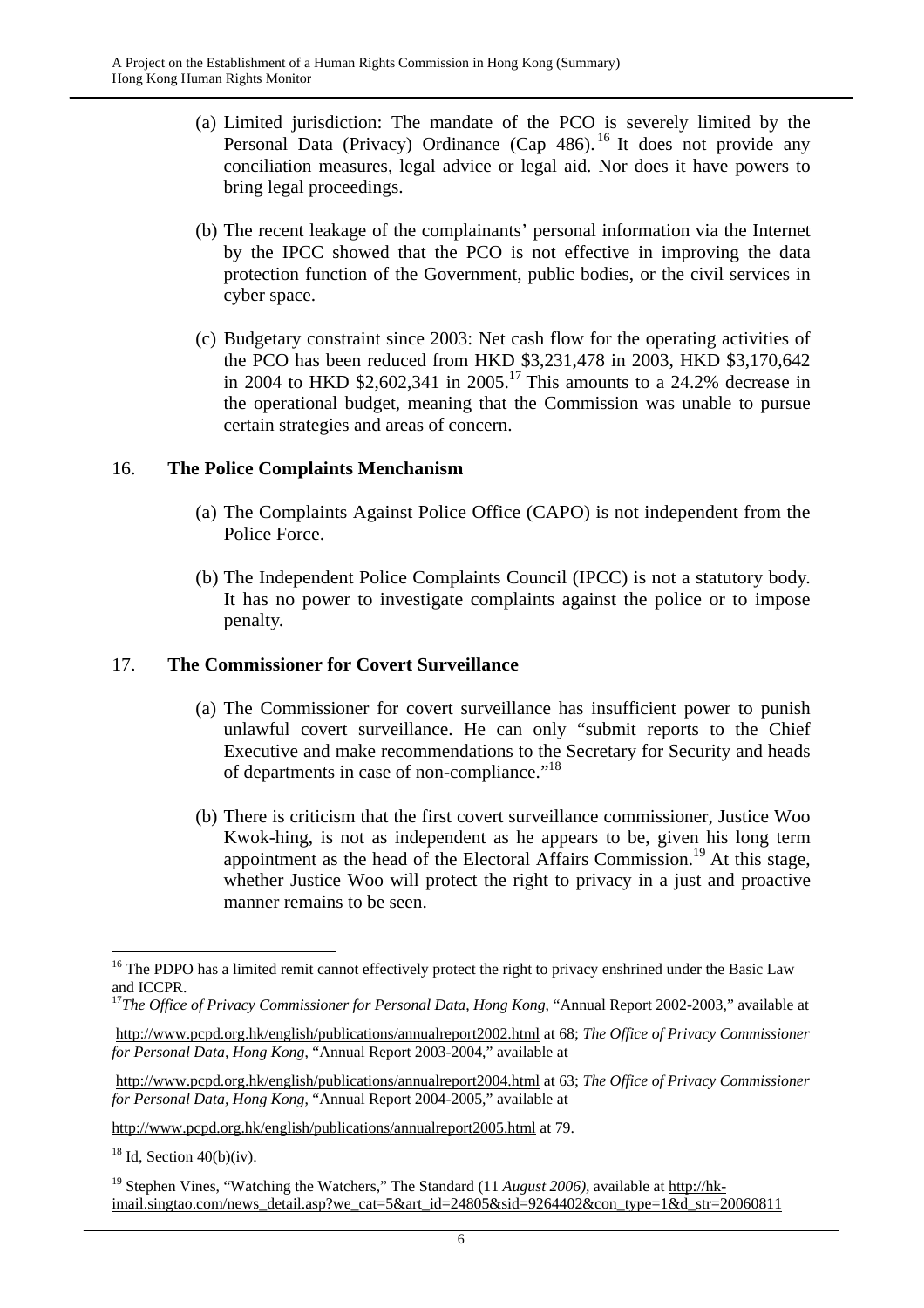#### 18. **Overall, there** *is no public body with overall responsibility for the strategic enforcement of human rights law in Hong Kong.*

19. It is argued that:

"None of these bodies, however, focuses on all the related aspects of human rights. The current approach, instead, splits up the human rights problem and distributes it across a variety of organizations, none of which is dedicated to human rights issues as its principal concern. Thus, complaints handling is served from education about human rights. Continuing this fragmented approach would also slow down the development of standards, policy, and solutions. Protection of human rights should not be a peripheral or a fragmented exercise."20

- 20. A human rights commission would not duplicate the function of the judiciary. An independent judiciary and NHRIs in fact supplement and strengthen the roles of each other without unwarranted duplication. The cost and delay of litigation can effectively deter the victims from filing a case to the court. On the other hand, NHRIs can provide easy, friendly and inexpensive access to justice for victims of human rights violations.
- 21. NHRIs contribute to the development of good governance, foster a culture of human rights<sup>21</sup>, and promote the values of transparency and government accountability. Publicizing human rights abuses can generate public pressure on the government and private individuals to comply with international human rights norms. Human rights educational programmes have a far-reaching impact on human right protection in the long run.
- 22. The establishment of NHRIs would satisfy HK's obligation to implement the international human rights instruments which are applicable in HK. Various UN committees have been calling for at least 9 times for the establishment of the HKHRC.

#### **Chapter II: The Functions and Power of the entire framework for human rights promotion and protection**

- 23. Jurisdiction: "human rights" should be defined with reference to the following six UN human rights treaties which currently apply to the HKSAR, including: -
	- (a) The International Covenant on Economic, Social and Cultural Rights;
	- (b) The International Covenant on Civil and Political Rights;

 $\overline{a}$  $20$  Anna Wu, "Why Hong Kong Should Have an Equal Opportunities Legislation and a Human Rights Commission," *Human Rights and Chinese Values-- Legal, Philosophical and Political Perspectives*, Michael C. Davis (ed.) at 198.

<sup>&</sup>lt;sup>21</sup> The United Nations Economic and Social Commission for Asia and the Pacific identified eight major characteristics of good governance: participation, rule of law, transparency, responsiveness, consensus-oriented, equity and inclusiveness, effectiveness and efficiency, and accountability.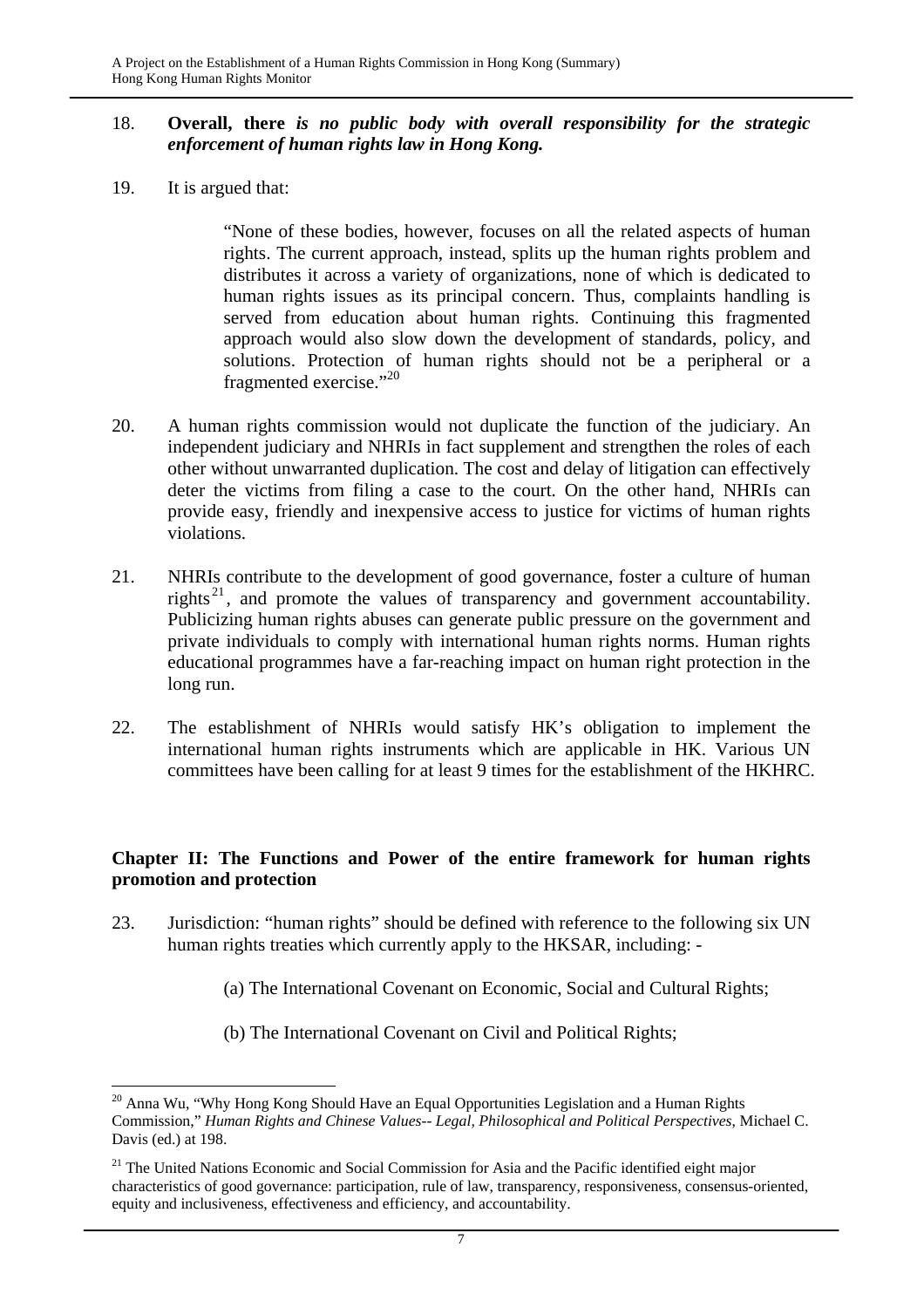(c) The International Convention on the Elimination of All Forms of Racial Discrimination;

 (d) The Convention on the Elimination of All Forms of Discrimination against Women;

 (e) The Convention against Torture and Other Cruel, Inhuman or Degrading Treatment or Punishment; and

(f) The Convention on the Rights of the Child.

and other domestic legislation, including:-

- (g) The Hong Kong Bills of Rights Ordinance;
- (h) The anti-discrimination ordinances<sup>22</sup> and

 (i) Any other legislation having incorporated any of the above international human rights treaties.

\*\* Such jurisdiction should be applicable to the functions in relation to promotion and education of human rights and advising and assisting the Government.

24. The institutional framework for promotion and protection of human rights in Hong Kong [hereinafter the institutional framework] should be capable of investigating both the complaints against the public authorities and against the private individuals<sup>23</sup>; and handling complaints and conducting investigations against all the law enforcement agencies in the absence of other independent commissions monitoring those agencies.

#### 25. **The Functions of the HKHRC:**

 $\overline{a}$ 

#### (a) *Promoting awareness and educating about human rights*

- i. To undertake research;
- ii. To work with the media and identify areas of concerns which would benefit from media involvement;
- iii. To actively organize promotional events and encourage community initiatives;
- iv. To advocate for education programmes at primary, secondary and tertiary levels;

 $22$  Including the Sex Discrimination Ordinance, the Disability Discrimination Ordinance, and the Family Status Discrimination Ordinance and potentially the Race Discrimination Ordinance.

<sup>23</sup> *International Council on Human Rights Policy and the Office of the United Nations High Commissioner for Human Rights*, "Assessing the Effectiveness of National Human Rights Institutions," (Switzerland: 2005) ISBN 2-940259-67-4 at 19 [herein after Assessing the Effectiveness of NHRIs]; Commonwealth Secretariat, "National Human Rights Institutions: Best Practice," (London: 2001) at 18 [hereinafter Best Practice].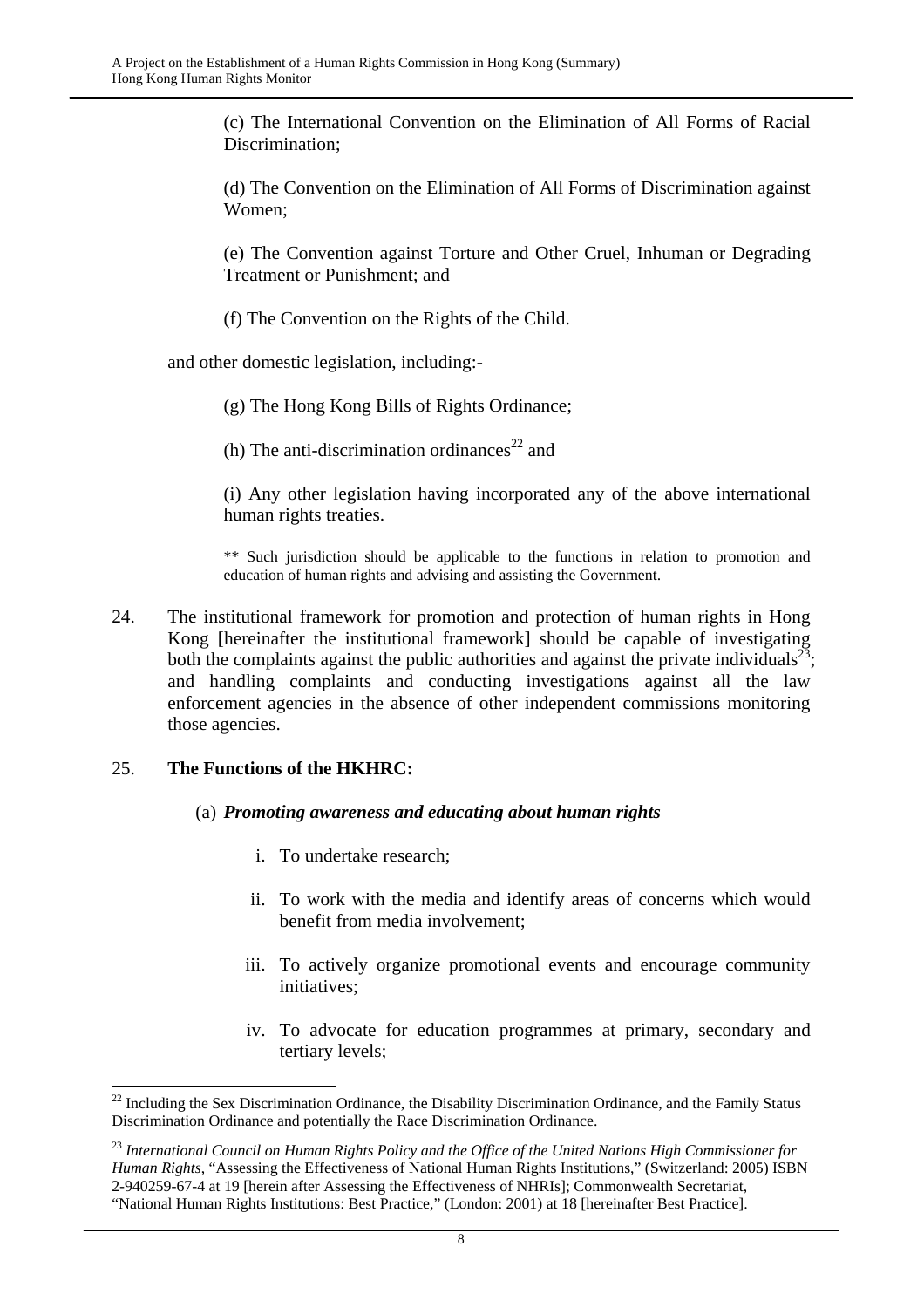v. To press all governmental departments to introduce human rights training for staff and provide human rights training courses for government officials;

#### (b) *Advising and assisting the Government*

- i. To comment on (i) legislation proposals with respect to their compliance with international and domestic human rights obligations and their implications forr human rights, $24$  (ii) the inadequacies and defects of existing legislation and to report to the relevant government agencies or the legislature<sup>25</sup> and assist in the drafting new legislation<sup>26</sup>;
- ii. To provide advice on national policies<sup>27</sup>, administrative regulations and practices<sup>28</sup>, national policies to international human rights issues<sup>29</sup> and procusses  $\frac{30}{20}$  with potential human rights implications;
- iii. To call for acceptance and application of international treaties<sup>31</sup> and incorporation of international treaties to which Hong Kong is a party into domestic laws and practices;  $32$
- iv. To comment on human rights violations in the private sectors  $33$  and the development of national action plan on human rights $^{34}$ :
- v. To assist the HKSAR Government in the course of preparing scheduled reports to the United Nations and to comment on the report in public.

#### (c) *Investigating human rights violation and handling complaints*

i. To handle complaints where the alleged violation falls within the remit of the six major applicable international treaties, the BORO, the antidiscrimination ordinances and any other legislation with reference to the Basic Law. The complaint-handling function of the institutional

- 30 Id, paragraph 205.
- $31$  Id, paragraph 209.
- $32$  Id, paragraph 210.
- 33 Id, paragraph 203.
- $34$  Id, paragraph 215.

<sup>24</sup> *Office of the High Commissioner for Human Rights*, "National Human Rights Institutions: A Handbook on the Establishment and Strengthening of National Institutions for the Promotion and Protection of Human Rights, Professional Training Series No. 4 (Geneva: United Nations, 1995), paragraph 195 [Hereinafter the Handbook].

 $25$  Id, paragraph 196.

 $26$  Id, paragraph 197.

 $27$  Id, paragraph 200.

<sup>28</sup> Id, paragraph 204.

 $29$  Id, paragraph 206.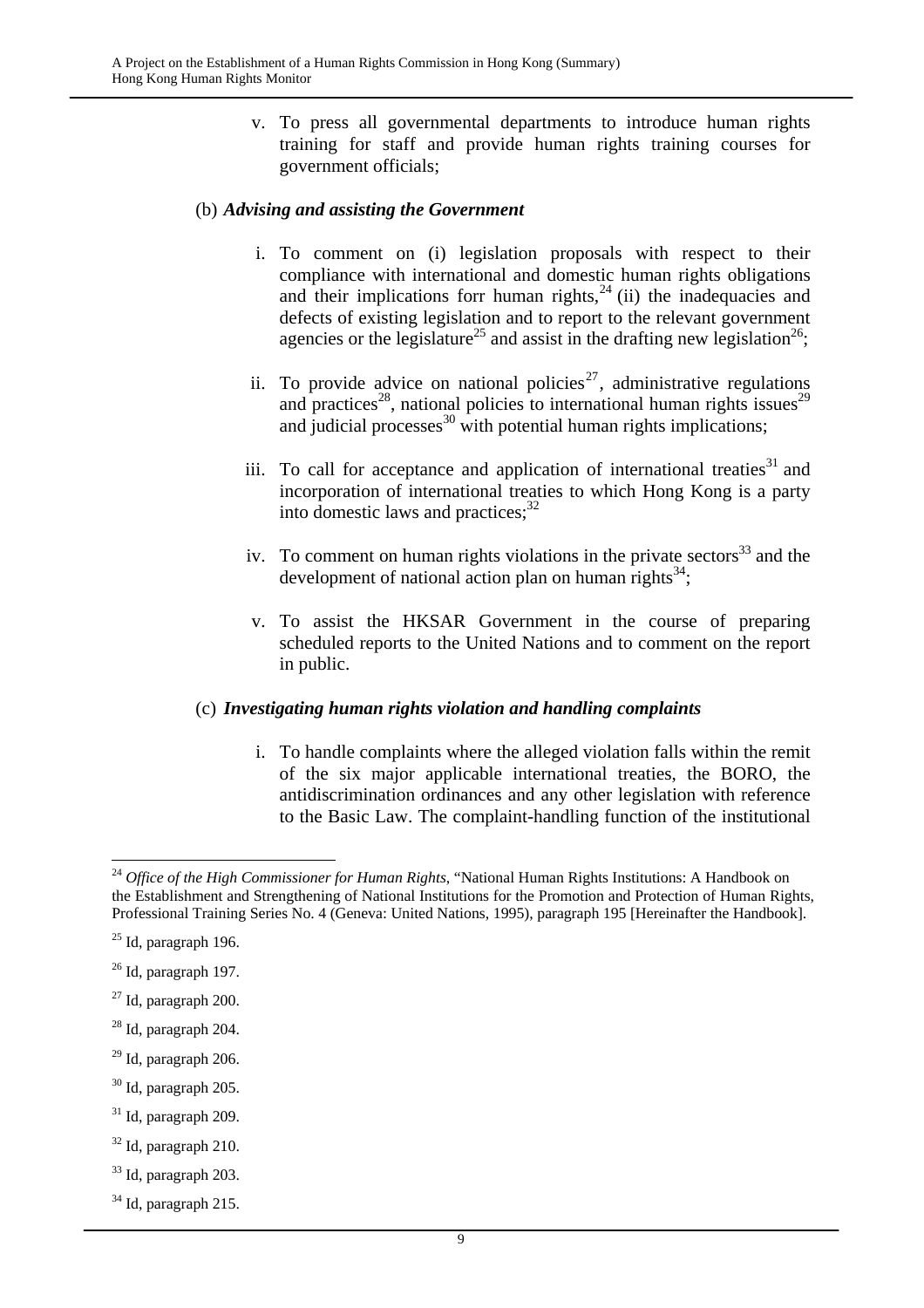framework for protecting human rights in Hong Kong should not be restricted to discrimination cases only.

#### 26. **The Powers of the HKHRC:**

- (a) The power to visit and to inspect places;
- (b) The power of inquiry (the power of the NHRIs to compel any person or any organization to answer questions regarding compliance with domestic or international human rights requirements either in writing or in person);
- (c) The power to conduct investigation upon receipt of complaints and investigations s*uo moto* (power to pursue the subject of inquiry on its own initiative);
- (d) The power to compel evidence;
- (e) The power to impose financial administration sanctions for non-cooperation
- (f) The power to protect witnesses;
- (g) The power to conduct mediation and conciliation;
- (h) The power to make determinations and enforce order (for human rights violations of the Basic Law, ICCPR, the BORO, anti-discrimination ordinances and other kinds of legislation with reference to the ICCPR or the ICESCR);
- (i) The power to provide direct legal advice and assistance in strategic cases;
- (j) The power to bring cases in its own name;
- (k) The power to intervene in legal proceeding as *amicus curiae*, a "friend of the court".

#### **Chapter III. Enhancing the effectiveness of the entire framework of human rights protection**

27. According to the *Handbook*, an elaboration of the Paris Principle to facilitate the its implementation issued by the UN, effectiveness factors of NHRIs include independence, defined jurisdiction and adequate powers, accessibility, cooperation, operational efficiency and accountability.35

<sup>35</sup> Handbook, paragraph 6.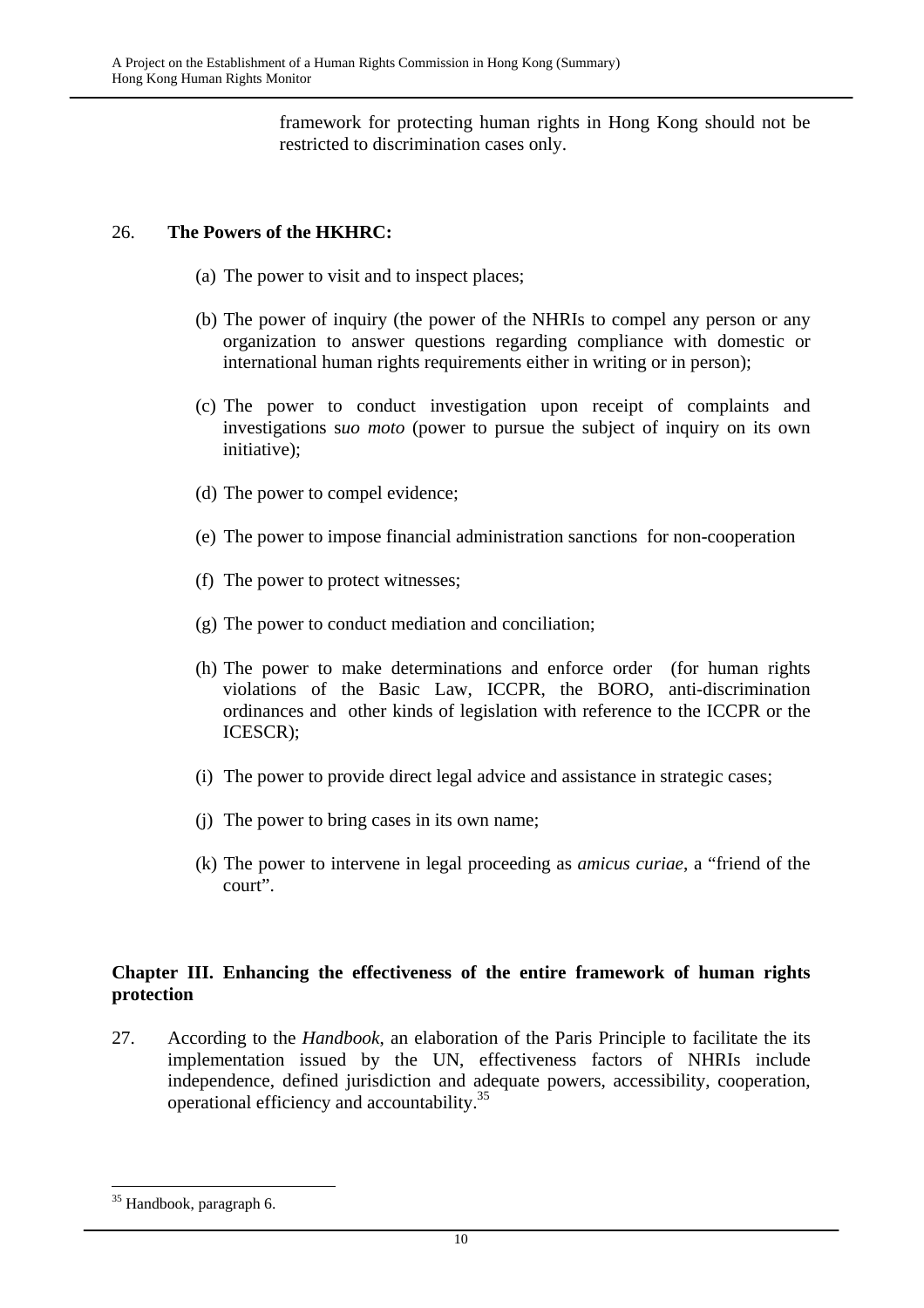- 28. Independence is the most important effectiveness factor of NHRIs.<sup>36</sup> Effective NHRIs should act independently of the Government, party politics, and all other entitles and situations. In turn, independence can be achieved through:-
	- (a) Legal and operational autonomy,
	- (b) Financial autonomy,
	- (c) Appointment and dismissal procedures, and
	- (d) The composition of personnel. $^{37}$

#### 29. **Legal and operational autonomy**

- (a) Established by a statute,
- (b) Directly report to the Chief Executive or the Legislative Council, and
- (c) Enjoy full-fledge operational autonomy, and the Executives cannot issue any directives or administrative orders to the HKHRC

#### 30. **Financial autonomy**

- (a) No direct control of funding from the executive branch;
- (b) One of the body of the Legislative Council, for example the Panel on Home Affairs, should be responsible for overseeing the formulation of the budget of the HKHRC;
- (c) Sufficient funding;

#### 31. **Appointment and dismissal procedures**

- (a) The power of appointment and dismissal should be vested in the Chief Executive, who should be under a statutory duty to appoint commissioners upon the recommendation of an independent statutory recommendation committee. The composition of such an independent statutory recommendation committee should reflect the Paris Principles and should not be comprised of the Executives and political appointees.
- (b) To handle the selection procedure of the Chief Commissioner of the HKHRC, a steering committee comprising of Secretaries of the relevant Bureaus, members of the Legislative Council, officials of the relevant government departments, NGOs, judges, human rights experts and professionals should be established.38

<sup>&</sup>lt;sup>36</sup> Best Practice at 5.

<sup>37</sup> Handbook, paragraphs 6-8.

<sup>&</sup>lt;sup>38</sup> Best Practice at 9.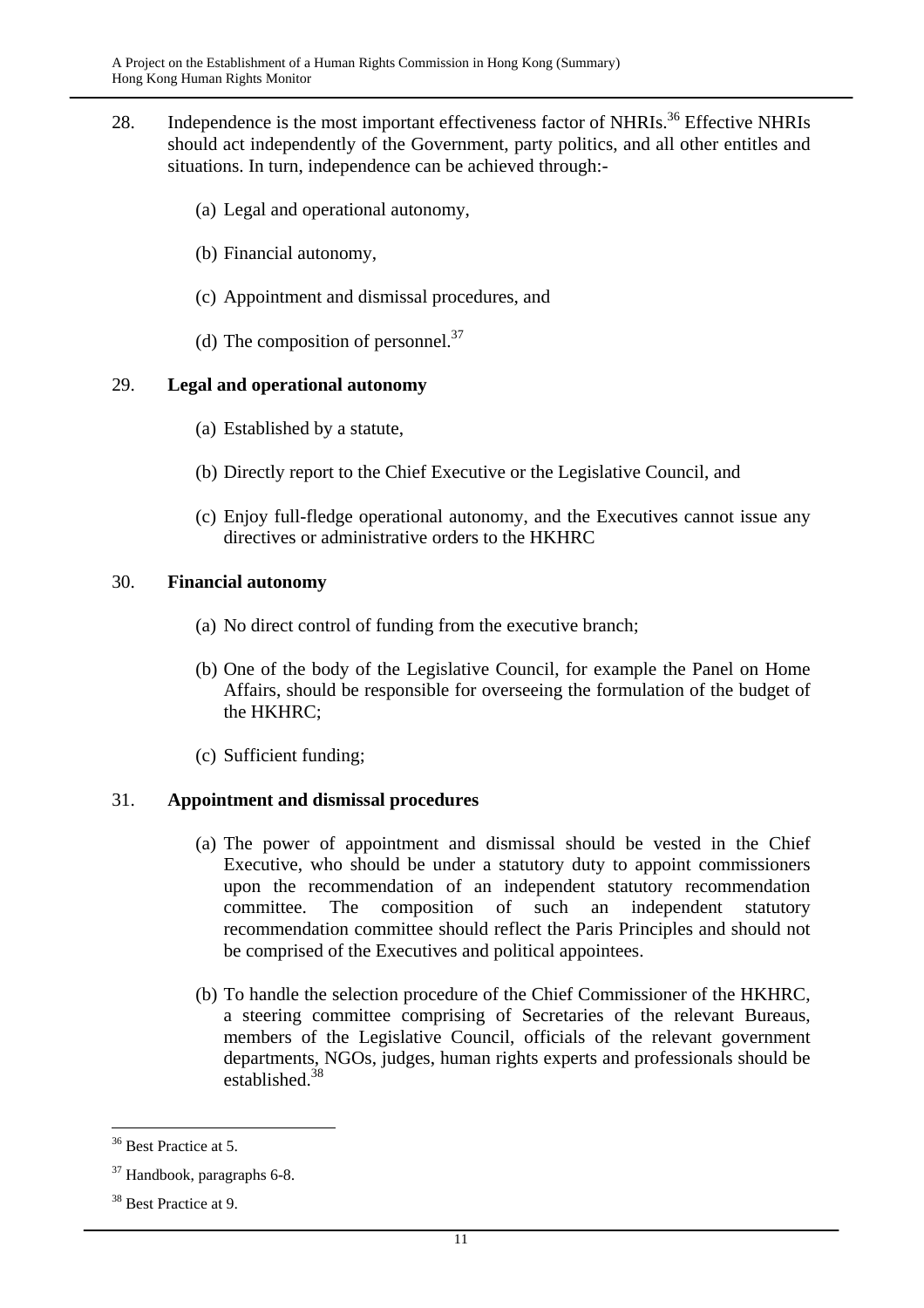- (c) Commissioners should be selected on the basis of "proven" expertise, knowledge and experience in the promotion and protection of human rights.
- (d) Commissioners should be accorded a rank and salary comparable to that of senior judicial officials.<sup>39</sup>
- (e) The terms of office the Commissioners should be five to seven years, with the chance of reappointment of an additional term of the same length.
- (f) Commissioners should enjoy immunity from civil and criminal proceedings for actions performed under official capacity,<sup>40</sup> subject only to laws related to judicial review. $41$
- (g) The power of dismissal and the circumstances under which a member can be dismissed should be of a serious nature and specified in the legislation.<sup>42</sup>

#### 32. **The composition of personnel of the NHRI**

- (a) The Paris Principles require that the composition of commissioners reflect a degree of sociological and political pluralism, representing the views of NGOs, trade unions, professional organizations and trends in philosophical and religious thoughts<sup>43</sup>. Additionally, the composition should reflect "gender" balance, the ethnic diversity of the society and the range of vulnerable groups" in the society. $44$
- (b) A pluralistic composition, bearing a broad range of expertise and experience on human rights issues, should also *"ensure that each Commissioner would have the benefit of drawing on the expertise of other Commissioners.*" 45

#### **Chapter IV. Our Proposed Institutional Framework—A DUAL-COMMISSION Model**

#### 33. **Principles for designing the framework:**

(a) When determining the institutional framework, a central focus should be that the relevant independent institution(s) will assume all the functions for promoting and protecting human rights recommended in Chapter II in an *effective manner*. In addition, the institutional framework must suit the constitutional setting, legal and political culture and any other relevant special circumstances in Hong Kong.

<sup>&</sup>lt;sup>39</sup> Best Practice at 13.

<sup>40</sup> Handbook paragraph 81; Best Practice at 17.

<sup>&</sup>lt;sup>41</sup> Best Practice at 17.

<sup>42</sup> Handbook, paragraph 80.

<sup>&</sup>lt;sup>43</sup> Handbook paragraph 82; See also the Paris Principles, Section 4.

<sup>&</sup>lt;sup>44</sup> Best Practice at 15.

<sup>45</sup> Eric Metcalfe, "A Human Rights Commission: Structure, Functions and Powers—Joint Committee on Human Rights," (8 May 2003), JUSTICE's website, available at http://www.justice.org.uk/images/pdfs/hrcommission.pdf, paragraph 18.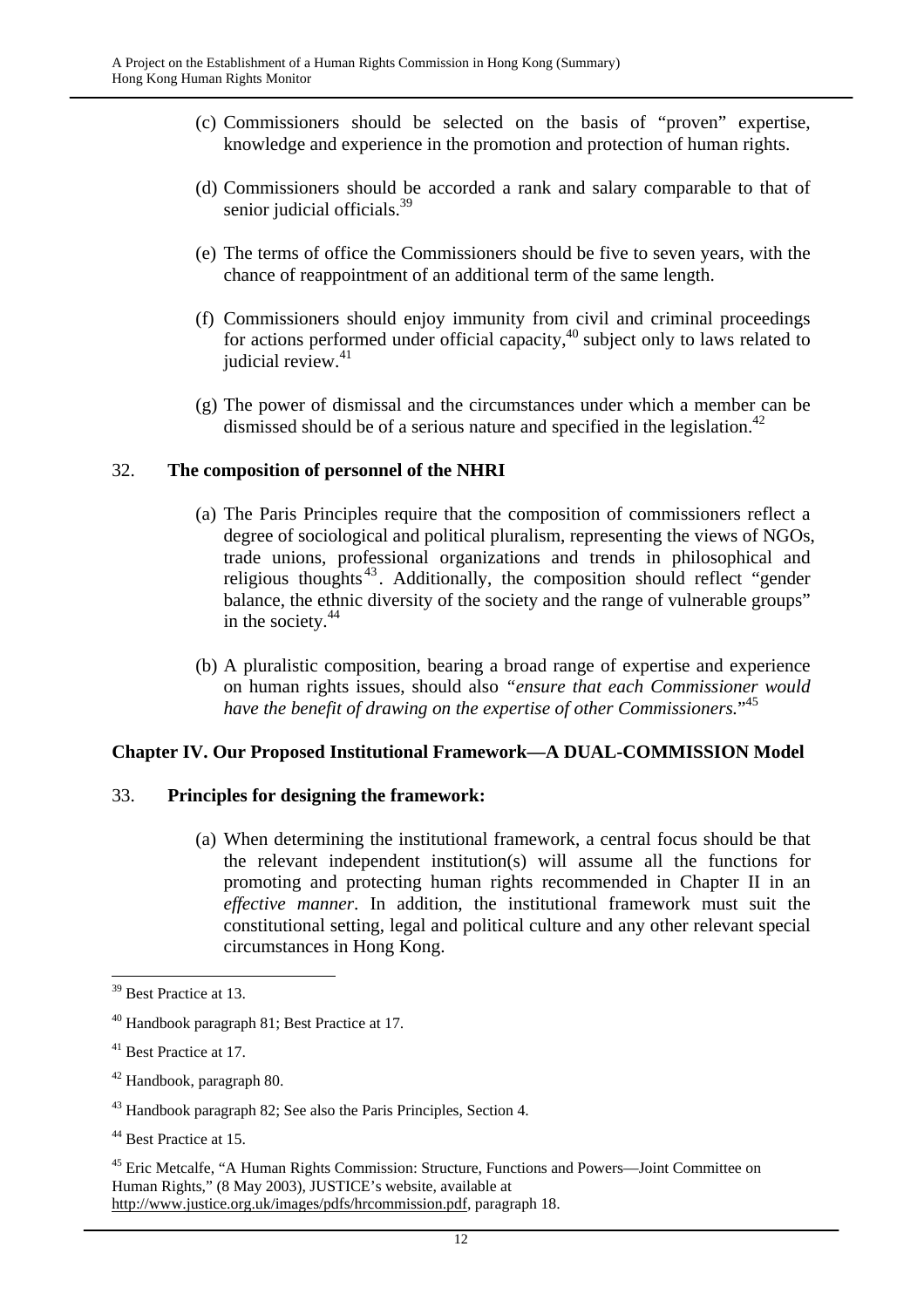34. There are three categories of institutional framework of human rights promotion and protection: namely, (i) the multiple-commission model, (ii) the single and integrated commission model, and (iii) the dual-commission model consisting of a human rights commission and an equal opportunities commission.

#### 35. **The multiple-commission model**

- (a) The multiple-commission model consists of an array of commissions, each mandated narrowly to deal with specific human rights violations. Usually, each commission also monitors a limited number of human rights legislation.
- (b) The proliferation of various specialized equality commissions is undesirable because of the overlap within cases. Discrimination cases usually involve multiple grounds. Specialized commissions mandated to deal with discrimination on a particular ground often fail to distinguish and address the particular problems faced by different groups.
- (c) Because of the intersectional nature of discriminations, a number of specialized antidiscrimination commissions would be involved in a single discrimination case. Although the jurisdictions of various specialized commissions do not overlap as such, the antidiscrimination commissions would need to work with each other. Hence, undesirable conflicts and duplications of jurisdictions would be likely; the Handbook expressly warns against this.<sup>46</sup> Even if the commissions can cooperate well with each other, the transaction cost is higher in multiple-commissions model as compared to the other two models.

#### 36. **The single and integrated commission model**

- (a) Under a single commission model, there is *one* single and integrated commission mandated broadly to deal with *both* equality *and* human rights issues. The exact powers and functions of that single commission may vary across jurisdictions, but such a commission always assumes the role of overlooking the overall human rights performance of the Government.
- (b) The major advantage of the single commission model is its holistic approach. According to the JCHR, "*the integrated commission may have the ability to*  adopt a more holistic approach than two separate bodies could<sup>,47</sup> and "could" strengthen the ability to promote a culture that respects the dignity, worth and human rights of everyone."<sup>48</sup> [emphasis added]
	- i. The single commission model can bring about a centralized, coordinated and systematic approach in promotion and protection of human rights by emphasizing the interconnectedness of human rights and equality.

 $\overline{a}$ 46 Handbook, paragraph 91, and 94.

 $47$  Id, paragraph 200.

<sup>48</sup> Id, paragraph 203.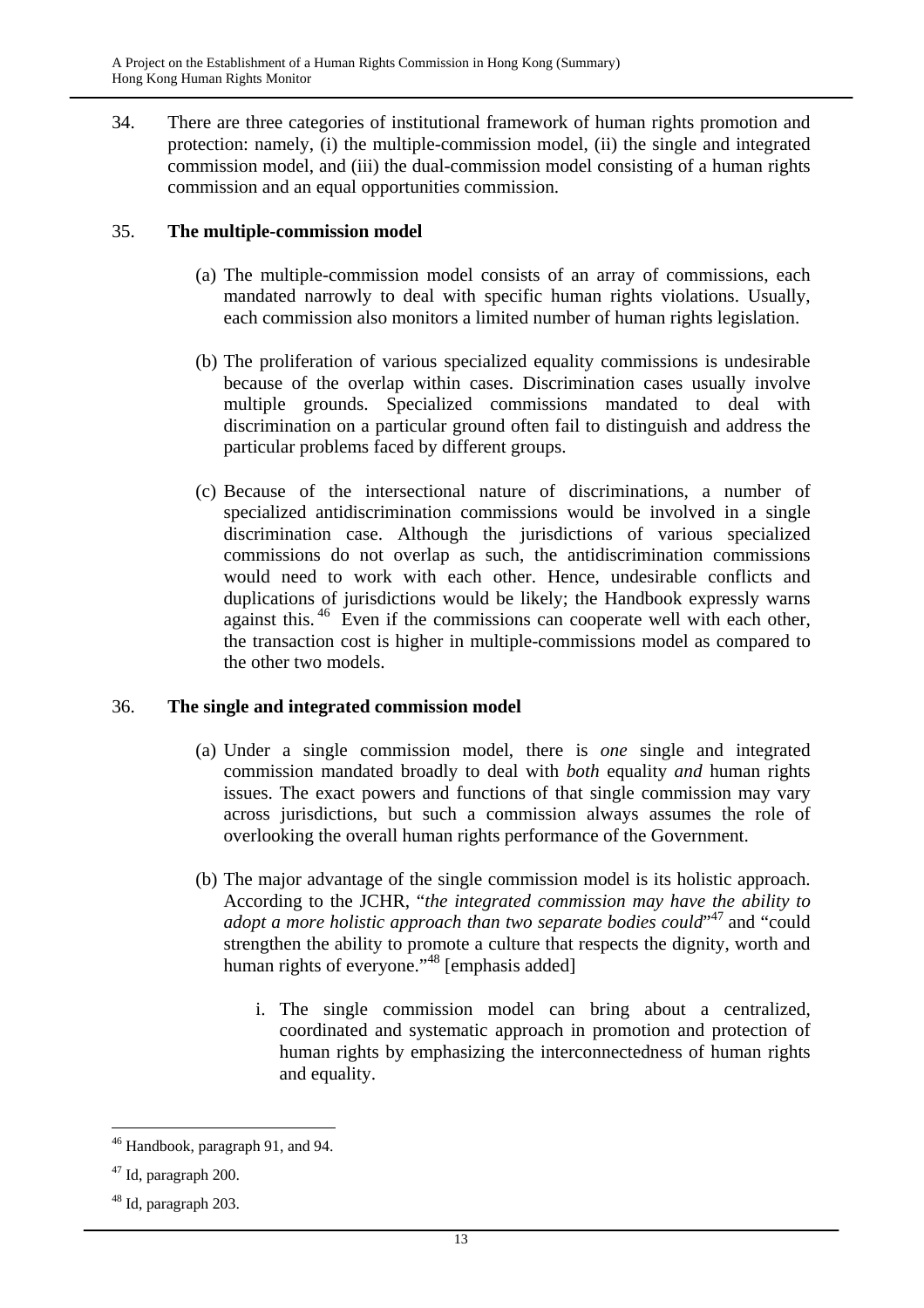- ii. The single human rights commission model can provide coverage of a wide spectrum of human rights.
- iii. The single commission model can project a stronger voice for human rights protection in society; and provide a single and a definite access point for the public and thereby generate a broader public appeal than separate bodies.<sup>49</sup>
- (c) The single commission model would not overlap jurisdictions with any other NHRI. Hence, the transaction cost of the single-commission model is low.
- (d) The single commission model has weaknesses. The first weakness is that tensions can arise within the commission across different human rights concerns. The broader the remit of a NHRI, the greater the internal tension.
	- i. Firstly, the rights of different people may sometimes conflict.
	- ii. Secondly, various strands within a single commission may compete for scarce resources.50
- (e) There has been concern as to whether the single commission model is capable of monitoring the implementation of a number of human rights instruments. With such a wide remit, a single human rights commission may lose its focus and ineffectively prioritize different areas of human rights concerns.

#### 37. **The dual-commission model**

- (a) The third possible institutional framework is to establish a general human rights commission and an equal opportunities commission that are responsible for general human rights and equality rights respectively. These two commissions could also divert some of their functions to other independent institutions.
- (b) The dual-commission model guarantees particular focus and resources to the equality agenda irrespective of political, social and economic atmosphere. It can prevent the possible loss of focus on the equality agenda in favour of broader and often more political human rights issues.
- (c) Is this an example? If so, maybe mention that. As a result of the 1998 Good Friday Agreement, the Northern Ireland and the Republic of Ireland have established their respective Equality Commission as well as their Human Rights Commission. $51$  Because of the deeply rooted racism and the political disputes between the Republic of Ireland and the United Kingdom, the

 $\overline{a}$ 49 Colm O'Cinneide, "Working Paper Series No. 4: A Single Equality Body, Lessons from abroad," (London: University College London, 2002) ISBN 1 84206 037 6 at 8 [hereinafter UCL Survey].

 $50$  JCHR's  $6<sup>th</sup>$  Report, paragraph 200.

<sup>&</sup>lt;sup>51</sup> The Good Friday Agreement was signed on 10 April 1998, at Belfast, Northern Ireland, and was agreed upon by representatives of the two governments and eight of the ten parties entitled to take part in the negotiations. Agreement Reached in the Multi-Party Negotiations, (10 April 1998), Rights, Safeguards and Equality of Opportunity, Human Rights, New Institutions in Northern Ireland at 5 [hereinafter Good Friday Agreement].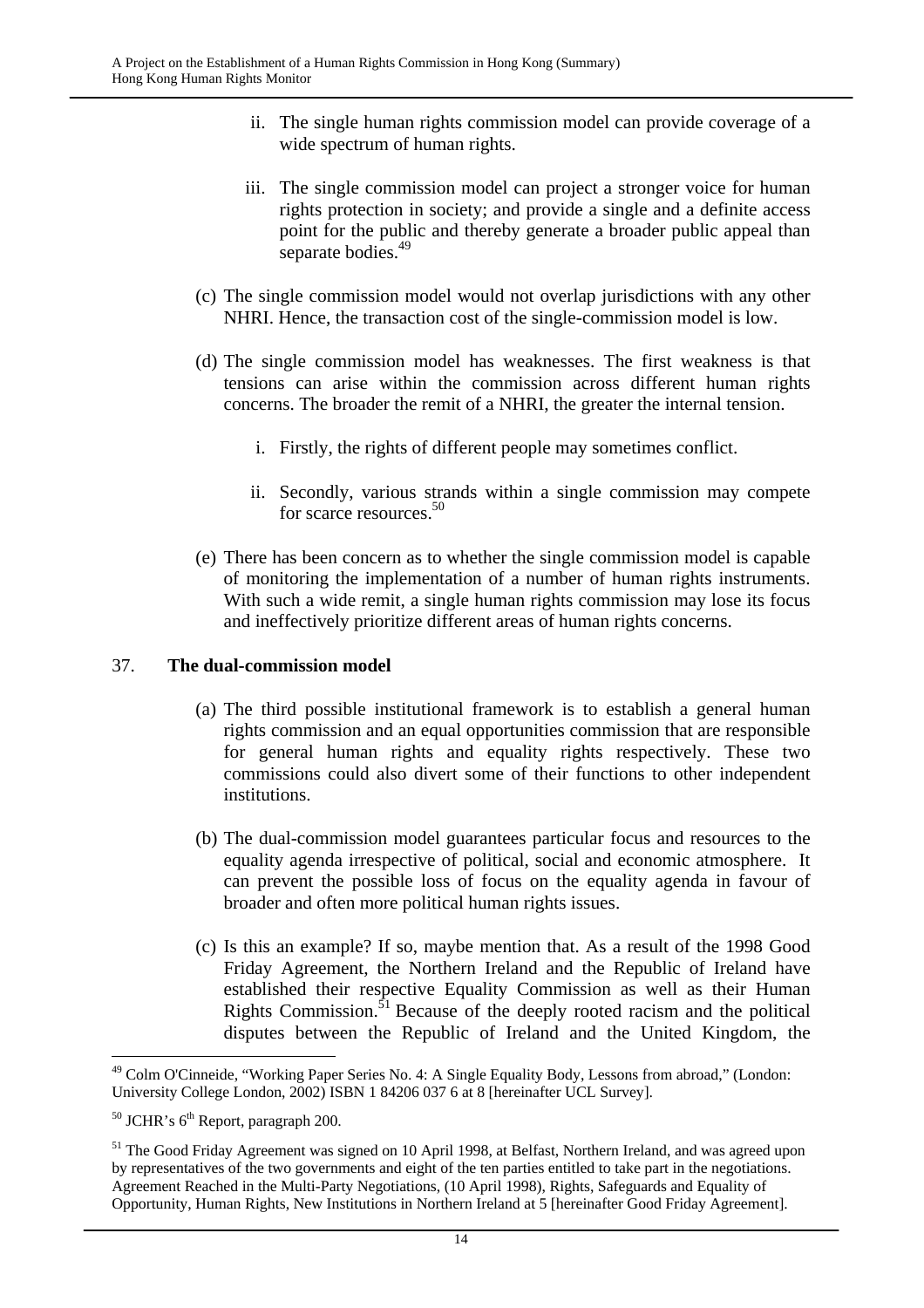adaptation of the dual-commission model in the two places has been widely supported.

- (d) The major objection is the considerable overlap of jurisdiction between the human rights commission and the equality commission, particularly in areas such as domestic abuse, forced marriages, and children's rights. The interconnected nature of human rights and equality rights may lead to confusion in the mind of the public and possibly to conflicting decisions from the two commissions.
- (e) However, a clear division of labour and a cooperative working relationship between the human rights commission and the equality commission is achievable. To do so, the relationship and allocation of functions between the two commissions must be clearly set out and delineated in writing.<sup>52</sup>

#### 38. **International trend**

- (a) Many commonwealth countries including New Zealand, Australia, Canada and the United Kingdom have moved away from the multiple-commission model in the last decade to the single and integrated commission model.
- (b) In Australia and New Zealand, the Privacy Commissioner and Children's Commissioner are independent from the central human rights commission were established in the late 1990s.
- (c) In New Zealand, when the Human Rights Commission Act 1977 was first introduced, the Ombudsman was made a member of the Human Rights Commission. The Human Rights Act in 1993 revoked the right of the Ombudsman to act as a Commissioner.
- (d) In 2002, the Ministry of Justice in New Zealand reconsidered whether or not the Privacy, Children's and Health and Disability Commissioners should be merged within the Commission. In the end, it felt that it would be more effective for these separate offices to operate outside the commission structure.<sup>53</sup>
- 39. It is more cost effective for Hong Kong to follow the single commission model, whereby the HKHRC would take up almost all the functions of the institutional framework as mentioned in Chapter II. Best Practice suggests that:-

"In small and developing states or states with very limited resources, it may be more practical to confer the mandates of both a NHRI and an Ombudsman upon a single institution."54

<sup>52</sup> UCL Survey at 47.

<sup>53</sup> *Ministry of Justice, New Zealand*, "Re-Evaluation of the Human Rights Protections in New Zealand," (October 2000), available at http://www.justice.govt.nz/pubs/reports/2000/hr\_reevaluation/index.html at 14.

<sup>54</sup> Best Practice at 4.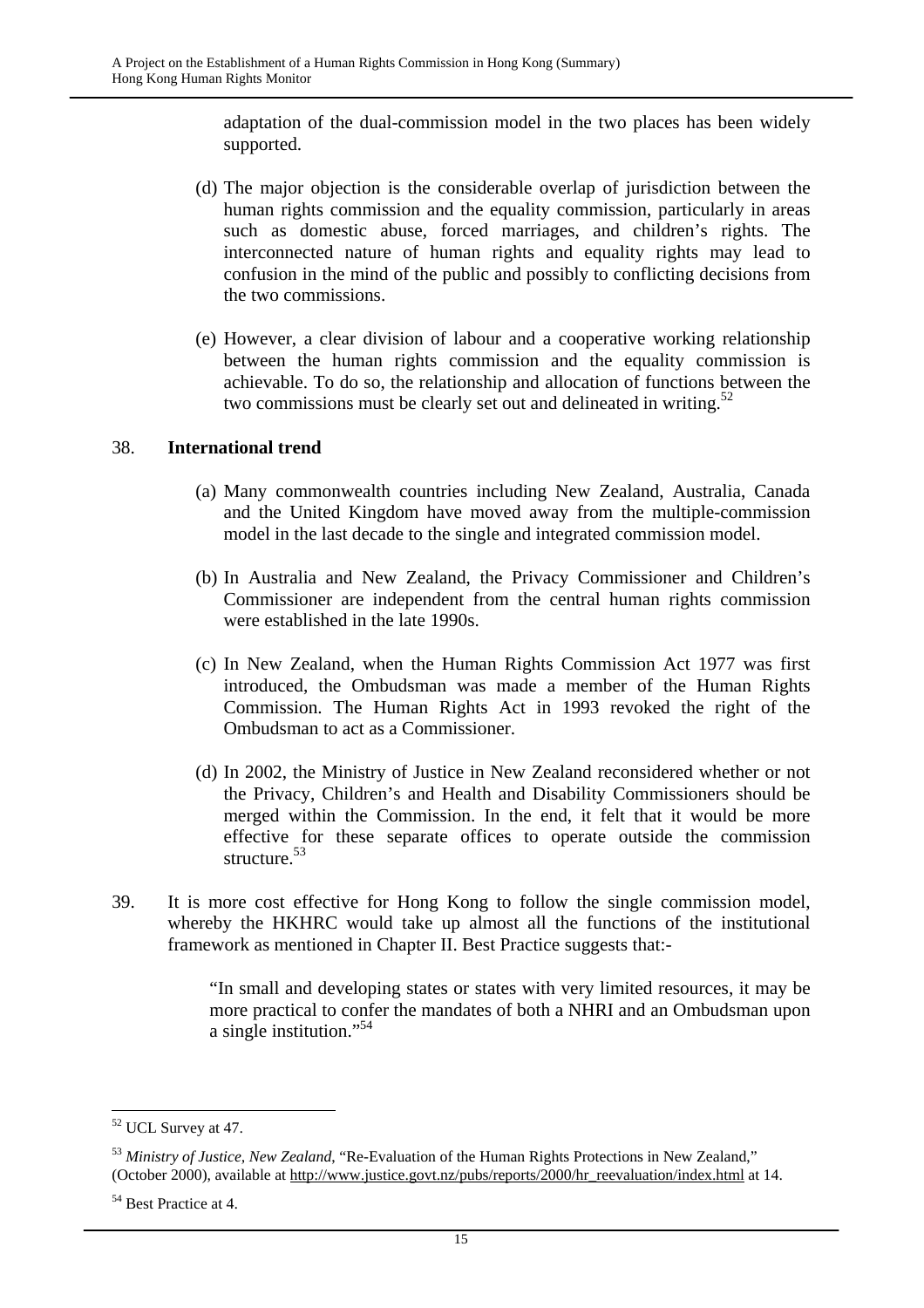- 40. If a single and integrated commission is to be established, the HKSAR Government should consider the extent of decentralization (the areas of concern to be diverted to other independent institutions) and the issue of whether the existing specialized commissions should be absorbed.
- 41. Given the potential difficulties faced by the single commission model and the recent trend of decentralization in New Zealand and Australia, **a dual-commission model** is perhaps, a more suitable and feasible institutional framework for Hong Kong.
- 42. The dual-commission model strikes a balance between the multiple-commission and the single commission models. It allocates special focus to both equality rights and freestanding human rights, while providing the two commissions with a manageable remit and a reasonable expectation of cooperation between the two commissions. In other words, the dual-commission aims to benefit from the advantages of the single commission model and to minimize the drawbacks at the same time.
- 43. The dual-commission model also provides a two-tier protection for human rights. In the dual-commission model, equality agenda is less likely to be compromised by the concurrent political climate and emergency of political human rights issues.
- 44. Firstly, under the notion of "one country, two systems", plenty of constitutional issues await to be resolved. Freestanding human rights issues, particularly those related to the relationship between the PRC central government and the HKSAR Government, can be very politically sensitive and may subsequently attract intervention form the PRC government. The caseload of freestanding human rights issues will likely be very heavy.<sup>55</sup>
- 45. Secondly, given the track record of human rights actions of the Hong Kong Government in the scandals relating to appointments to the EOC, the Privacy Commissioner and the Ombudsmen, the Hong Kong Government may attempt to control the HKHRC and other NHRIs. Even if the Government does not exercise visible control over the HKHRC, the single commission could suffer from selfrestraint and pursue less politically sensitive issues like discrimination cases against the private sector, rather than areas involving civil and political rights.
- 46. Thus, the dual-commission model would be more capable of addressing both equality rights and freestanding human rights than the single-commission model.

#### **Chapter V. The HKHRC in Operation**

#### 47. **Ombudsman: Transforming it into the HKHRC**

(a) While Hong Kong has a relatively small population and small territorial jurisdiction, it is comparatively unfavorable for Hong Kong to have the ombudsman and the HKHRC co-exist with each other in the framework of human rights promotion and protection. The resources consumed in

 $\overline{a}$ <sup>55</sup> Patrick Yu, the former Commissioner of RDC in Northern Ireland is fully in support of the dual-commissions model.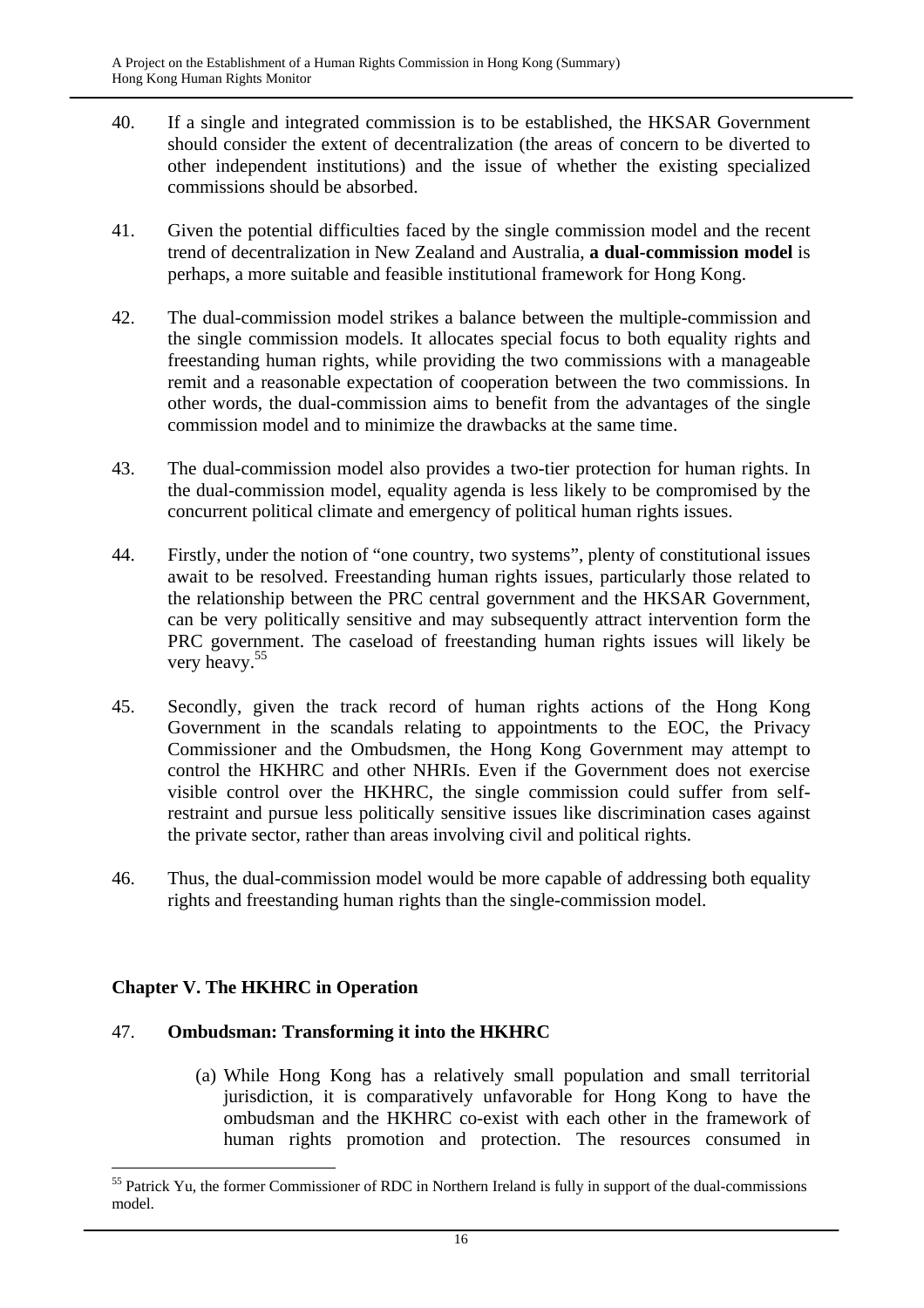establishing the institutional structure will constitute a huge percentage of total resources available, whereby freeing more resources for human rights programmes and campaigns may be more preferable.

(b) The existing Office of Ombudsman, as a body dealing with the complaints against public authorities, is familiar with the culture and standard operation procedure of the Government. Therefore, transforming the existing Ombudsman into the HKHRC can take the benefit of transcending the knowledge and the skills earned form the existing Ombudsman to the HKHRC, which means that the HKHRC should be able to take up the role as an effective NHRI within a shorter period of time.

#### **Chapter VI. Alternatives to the establishment of the HKHRC**

48. This Chapter aims to discuss the alternatives to the establishment of the HKHRC and accordingly their effectiveness.

#### 49. **An activated Office of Ombudsman**

- (a) In the absence of explicit human rights mandate, a classical ombudsman can involve international human rights laws by activly interpreting her mandate to take into consideration the human rights laws in processing investigations.
- (b) Without explicit human rights mandate in the enabling legislation, the extent to which the activated Ombudsman effectively promote and protect human rights is highly dependent on the human rights knowledge and the political orientation of the Ombudsman. There lacks institutional guarantee that the Ombudsman will pursue the promotion and protection in pure human rights cases in the absence of explicit human rights mandate.
- (c) This alternative to activate the existing Office of the Ombudsman is the most conservative alternative because it involves no institutional improvement. As such, such alternative is not very desirable in Hong Kong given the frequent appointment scandals whereby the Government has been suspected to control the orientation of the independent statutory committees through appointing pro-government and conservative commissioners.

#### 50. **Enlarging the jurisdiction of the current Office of Ombudsman**

- (a) Ombudsmen have been encouraged to be entrusted with human rights matters by the Council of Europe and various academics for long.
- (b) A human rights ombudsman enhanced by legislation amendment to cover human rights matters provides a structural guarantee to the protection of human rights. This alternative is more secure than simple activation of the existing Ombudsman without enlarging its scope of work.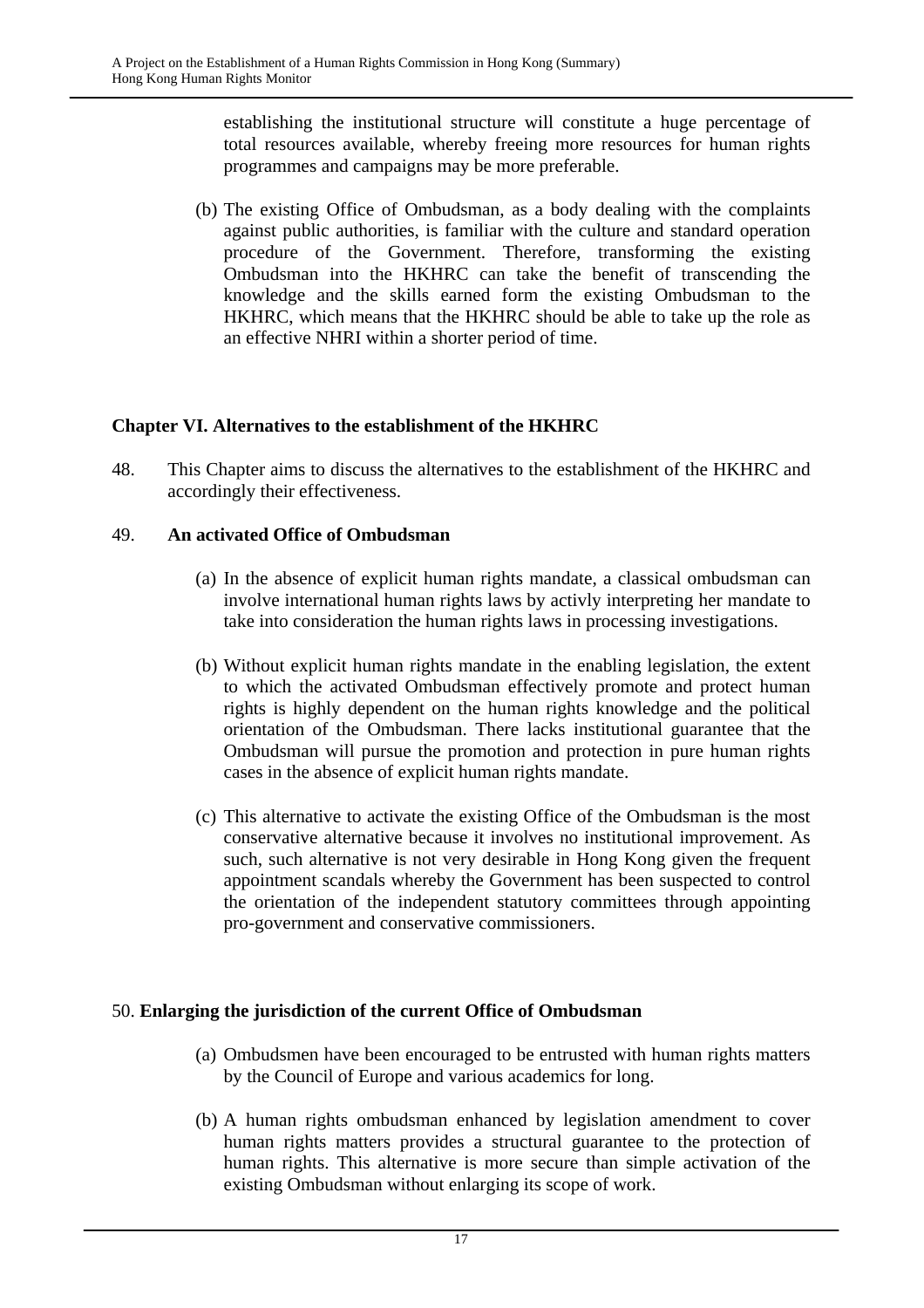- (c) However, an ombudsman as a substitute for a human rights commission may have several limitations. First, it is unclear whether the human rights ombudsman can deal with free-standing human rights violations committed by the public authorities.
- (d) Second, the core business of the office of ombudsman is the pursuit of administrative justice and to provide people with an opportunity to complain about "maladministration" by public officials. As a result, the human rights performances of private sector do not receive the attention that they deserve.
- (e) To make matters worse, the impact of privatisation has significantly affected the work of the ombudsman in the sense that increasing amount of Government's work is and will continue to be out of the scope of the Ombudsmen.56 That means an increasing area of public administration will not be encompassed by the Ombudsman.

#### 51. **A research based national human rights center**

- (a) National human rights centers have been widely developed in Northern Europe where strong ombudsmen are also present to deal with individual complaints against public authorities.
- (b) The weakness of research based human rights centers is that they lack complaint-handling power and enforcement power. These centers do not possess the legal power to force the Government and private entities to comply with either domestic or international human rights laws in short term. Nevertheless, in long run, research based human rights centers can still impact public policy by arousing public concern through publication of in-depth research in particular human rights areas.
- (c) Whether the recommendation to form a research based human rights center would be adopted and implemented depends heavily on the commitment to human rights protection on the part of the Government. Although the culture of respect for human rights is a new concept to the entire community in Hong Kong and hence remains weak, enforcement power of NHRIs is essential to spark the awareness of protection for human rights in the community. As such, this alternative is less desirable as compared to the human rights ombudsman above.

#### 52. **An advisory panel or committee under the legislature or under the Chief Executive**

- (a) As an interim arrangement to the establishment of the HKHRC, an advisory working group can be set up under the Legislative Council or the Panel of Home Affairs, or alternatively, directly under the Chief Executive.
- (b) Comparing between an advisory working group set up under the Legislature and one set up under the Chief Executive, the advisory working group under the Legislature is more preferable because the working group will usually

<sup>56</sup> John Hatchard at 12.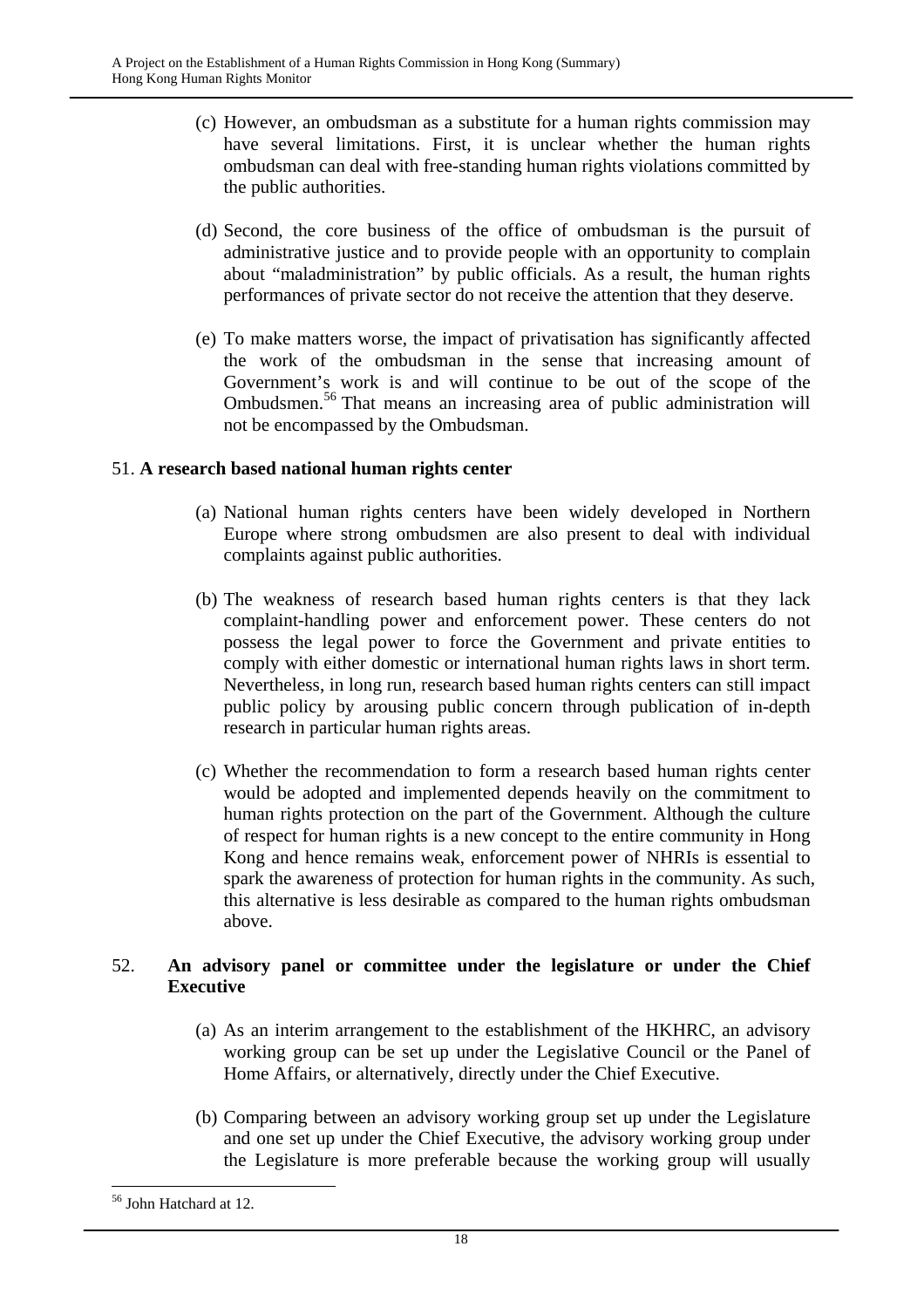have a higher level of transparency. As a result, the civil society can more easily access the working group and express its opinion. Open meetings of the working group would also allow information to be released to the public at large; and hence arousing public interests and educating the public about the issues.

- 53. An activation of the existing Office of Ombudsman without amendment of its mandate is the most conservative alternative because it involves no legal or institutional guarantee on human rights protection. As such, this alternative is not very desirable in Hong Kong where the commitment to human rights protection remains limited in scope and weak in magnitude.
- 54. The expansion of the jurisdiction of the existing Office of Ombudsman alone is not that satisfactory in light of trend of privatization of public services. Alternatively, research based human rights centers are not desirable because they lack power to handle complaint and to enforce their orders.
- 55. Nevertheless, as a second choice, the expansion of the jurisdiction of the existing Office of Ombudsman to human rights violation, accompanied with a new researched based human rights institute is a desirable alternative and to the establishment of the HKHRC. A human rights ombudsman and a research based human rights center can supplement each other and hence promote and protect human rights in a similar way as the dual-commission model.
- 56. Alternatively, if the above proposal is also turned down, the expansion of the jurisdiction of the existing Office of Ombudsman to human rights violation, accompanied with the establishment of an advisory working group under the Legislative Council or the Panel of Home Affairs can also facilitate the introduction of the culture of respect for human rights.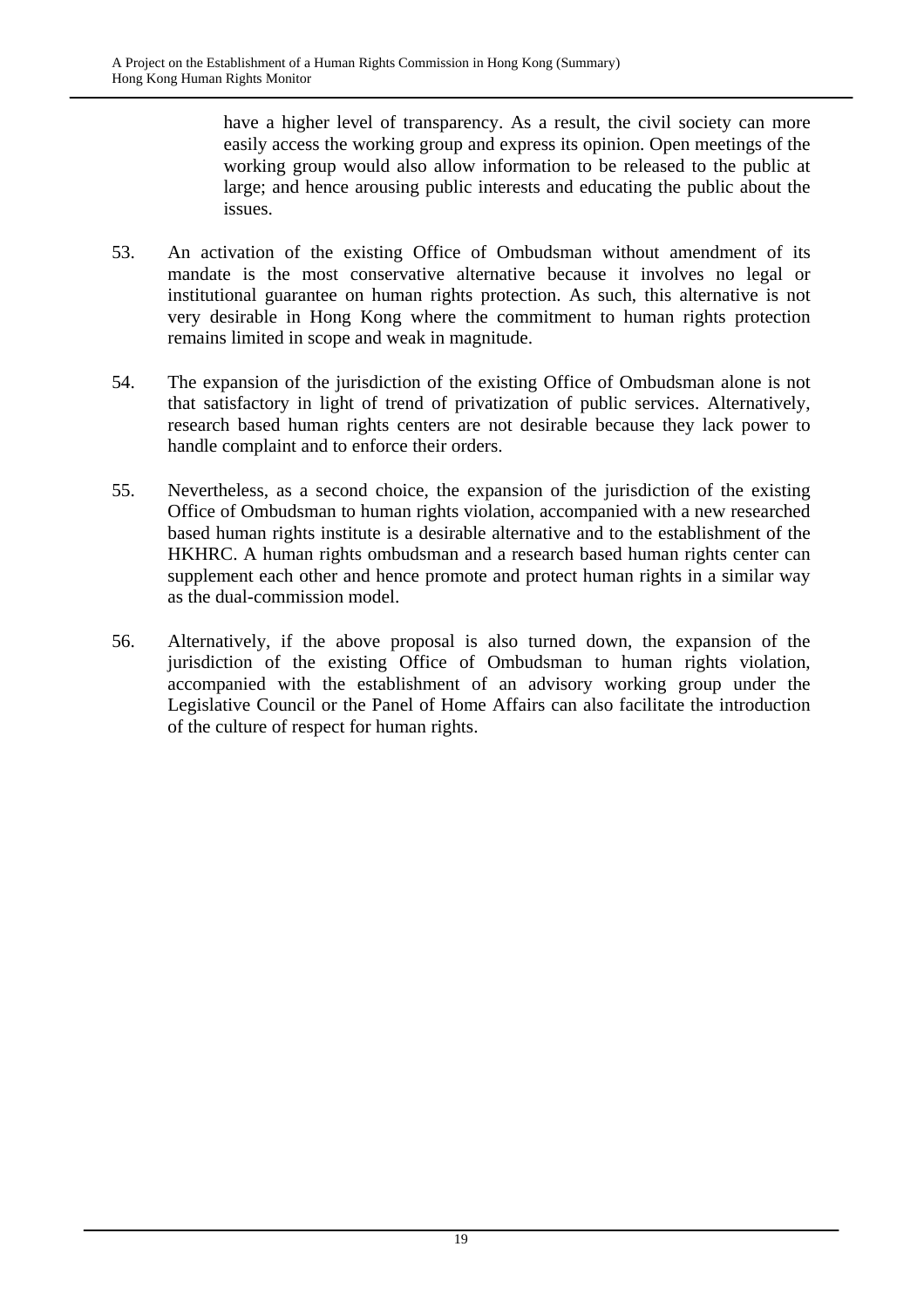#### **APPENDIX**

| <b>June 1990</b> | The ac hoc group concerning the legislation of the BORO urged the Government to study the<br>feasibility of a Human Rights Commission in Hong Kong. <sup>57</sup>                                                                                                                                                                                                                                                                                                                                                                                                                                                                                                                                                                                                      |
|------------------|------------------------------------------------------------------------------------------------------------------------------------------------------------------------------------------------------------------------------------------------------------------------------------------------------------------------------------------------------------------------------------------------------------------------------------------------------------------------------------------------------------------------------------------------------------------------------------------------------------------------------------------------------------------------------------------------------------------------------------------------------------------------|
| June 1991        | During the second reading of the BORO, the ac hoc group was divided on the functions and<br>terms of the Human Rights Commission. Nevertheless, the group believed that speedy<br>legislation of the BORO should be accorded with the highest priority and such disagreement<br>should not delay the passage of the BORO. Hence, the ac hoc group abandoned the proposal to<br>establish the Human Rights Commission and urged the Government to fulfill its promise to<br>study the matter and come up with a conclusion "soon" after the enactment of the BORO. <sup>58</sup>                                                                                                                                                                                        |
| <b>July 1993</b> | Ms. Anna Wu initiated a Legislative Council motion debate on the enactment of<br>antidiscrimination legislation and the establishment of a Human Rights and Equal<br>Opportunities Commission. <sup>59</sup> The motion gained the support from the Legislative Council at<br>that time. <sup>60</sup>                                                                                                                                                                                                                                                                                                                                                                                                                                                                 |
| March 1994       | Former legislator Ms. Anna Wu introduced two private member bills, namely the Equal<br>Opportunities Bill, which would have prohibited discrimination in private sector on several<br>different grounds including race, sex, disability, age, and sexuality $^{61}$ , and the Human Rights<br>and Equal Opportunities Commission Bill which called for the establishment of a general<br>human rights commission.                                                                                                                                                                                                                                                                                                                                                      |
| April 1994       | Empowered by Clause XXIV of the Royal Instructions to oppose a private member bill on<br>which incurred public expenditure, the former Governor Chris Patten declined to give<br>permission to the Human Rights and Equal Opportunities Commission Bill. During his address<br>to the LegCo on the United Kingdom House of Commons Foreign Affairs Committee's<br>"Report on Relations between the United Kingdom and China in the period up to and beyond<br>1997", Patten rejected the need to establish a human rights commission by arguing that human<br>rights can be effectively protected in Hong Kong without establishing a Human Rights and<br>Equal Opportunities Commission and some NHRIs in other jurisdictions had remained<br>toothless. <sup>6</sup> |
| October 1994     | Instead of supporting the Equal Opportunities Bill drafted by Anna Wu, the government<br>opposed it by introducing the Sex Discrimination Bill and the Disability Discrimination Bill.                                                                                                                                                                                                                                                                                                                                                                                                                                                                                                                                                                                 |
| 1995             | The Sex Discrimination Ordinance (Cap 480) and the Disability Discrimination Ordinance<br>(Cap 487) were enacted.                                                                                                                                                                                                                                                                                                                                                                                                                                                                                                                                                                                                                                                      |
| 1996             | The Equal Opportunities Commission was established to enforce the Sex Discrimination<br>Ordinance and the Disability Discrimination Ordinance.                                                                                                                                                                                                                                                                                                                                                                                                                                                                                                                                                                                                                         |
| 1997             | The Family Status Discrimination Ordinance (Cap 527) was enacted and the jurisdiction of the<br>EOC is enlarged to include family status discrimination.                                                                                                                                                                                                                                                                                                                                                                                                                                                                                                                                                                                                               |
| 1997-2005        | The HK Government rejected the need to establish a general human rights institution by<br>continuously pointing to the independent judiciary, the legal aid system, the vigilant media,                                                                                                                                                                                                                                                                                                                                                                                                                                                                                                                                                                                |

 $^{57}$  LegCo's meeting, "Official Record of Proceedings," (5 June 1991) at 52. Id at 29.

<sup>&</sup>lt;sup>59</sup> LegCo's meeting, "Official Record of Proceedings," (14 July 1993) at 4591-5. <sup>60</sup> Id at 4633.

<sup>&</sup>lt;sup>61</sup> Anna Wu, "Equal Opportunities Legislation and a Human Rights Commission for Hong Kong, A Proposal,"

March 1994. See also Anna Wu, Human Rights and Equal Opportunities Commission Bill 1994.

 $\frac{62}{62}$  Legislative Council, "Official Record of Proceedings," (21 April 1994) at 3299.